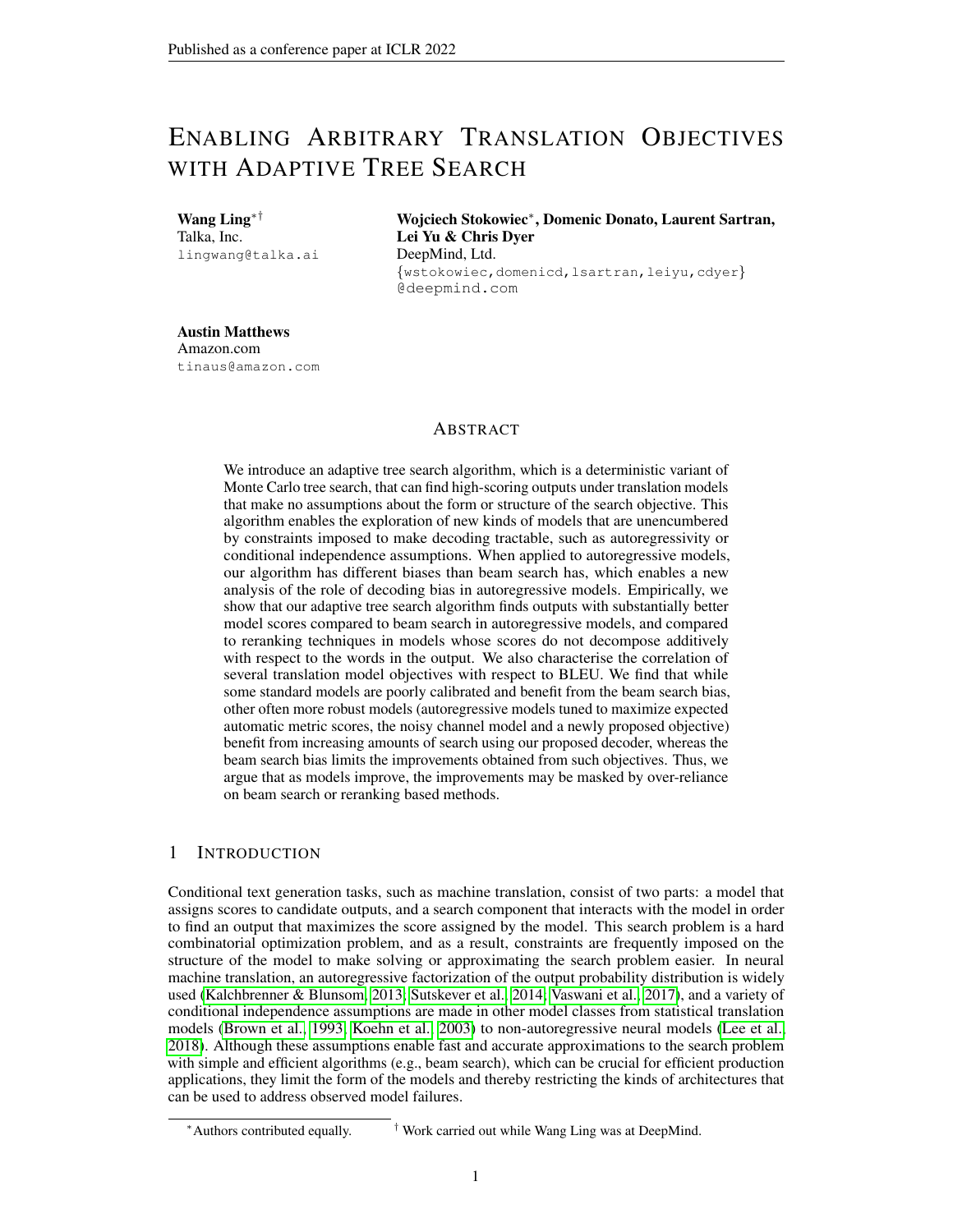Despite the algorithmic benefits that beam search provides, we argue that it is a poor foundation for long-term scientific progress toward an accurate and reliable translation model whose scores adequately predict translation quality. First, it can only be applied to autoregressive models, which have well-known length calibration problems due to a tendency to drop or "hallucinate" content, and this tendency has been remarkably resistant to remedy across a variety of different autoregressive architectures [\(Koehn & Knowles, 2017;](#page-10-2) [Lin et al., 2020\)](#page-10-3). The existing heuristic solutions—e.g., nonlocal corrections to the search objective at decoding time, or global statistics about the population of per-word probabilities [\(Wu et al., 2016;](#page-11-2) [Meister et al., 2020\)](#page-10-4)—point to non-autoregressive components in the search objective as necessary parts of the solution.<sup>[1](#page-1-0)</sup> We therefore would like to directly work with model classes that contain these solutions, rather than being dependent on limited heuristics that are imposed after the fact. Second, beam search is strongly biased towards translations that yield high initial scores due to the heuristic used to score partial translations [\(Stahlberg & Byrne, 2019;](#page-11-3) [Meister et al., 2020\)](#page-10-4). While this feature provides short term translation quality gains as it addresses many of the calibration issues in autoregressive models, it is undesirable in the longer term as it masks many modeling issues that need addressing. More importantly, as scientific progress drives better correlations between model scores and translation quality, search errors caused by this bias will inevitably have a negative impact on both model scores and translation quality.

To address these shortcomings, we introduce the beam adaptive tree search (BATS) algorithm, which is based on Monte Carlo tree search [\(Coulom, 2006;](#page-9-2) [Browne et al., 2012\)](#page-9-3). Like MCTS, BATS estimates the value of internal nodes (i.e., partial translations) in the search tree with estimates from an expected-outcome model based on playouts from an auxiliary model, and these estimates are refined as the search progresses. Because BATS is guided from the start by the true objective—whether autoregressive or not, and due to the refinement of initial score estimates, the BATS decoder exhibits fewer biases as the search budget increases than beam search or reranking algorithms.

Our experimental section aims to characterise the impact of decoding mechanisms on both nonautoregressive and autoregressive models. For autoregressive models, we show that the calibration issues in autoregressive models can be addressed by adding a non-autoregressive component that augments the autoregressive sequence score with the lowest scoring produced token in the autoregressive decomposition of the sequence, which we name **max rank**. We further show that existing non-autoregressive approaches, such as the "noisy channel" model [\(Yu et al., 2017;](#page-11-4) [Yee et al., 2019;](#page-11-5) [Ng et al., 2019;](#page-10-5) [Yu et al., 2020b](#page-12-0)[;a;](#page-11-6) [Liu et al., 2021\)](#page-10-6), which factorize the translation probability according to Bayes' rule and have been argued to be better calibrated, are (1) poorly optimized by standard reranking-based approaches, and (2) ultimately have similar calibration failures as neural autoregressive models have. Incorporating the max rank component to existing objectives benefits both beam search and BATS, but the latter yields both the best translation and model scores. Crucially, we show that our decoder can search substantially longer and achieve higher model scores before BLEU starts to deteriorate, which suggests a negative impact of the search bias in beam search. Finally, we show that once autoregressive models become robust enough to address the calibration issues, this bias has an equally negative impact on translation quality. By fine-tuning an autoregressive model to better correlate with BLEU using minimum risk training [\(Shen et al., 2016\)](#page-11-7), we show that BATS can achieve higher translation quality and a better model score compared to beam search.

# 2 BACKGROUND

#### 2.1 BEAM SEARCH

Translation tasks operate on the space of possible translations  $\mathcal{Y} = \Sigma^* \circ \{\text{EOS}\}$  where  $\Sigma$  is a finite vocabulary, and EOS is a symbol represents the end of a sequence. Elements in  $\mathcal Y$  correspond to full sentences  $y = y_1, \ldots, y_n$  with  $n-1$  tokens, where  $y_n =$  EOS (end of sentence). Each translation y is conditioned on a source sentence x and is assigned a score  $s(x, y)$ , which measures how well x translates to y. Decoding algorithms aim to find the best hypothesis  $y^* \in \mathcal{Y}$  under the search **objective**  $s(x, y)$ . While autoregressive models may assign scores to prefixes of translations, we

<span id="page-1-0"></span><sup>&</sup>lt;sup>1</sup>In this paper, we will use the term **non-autoregressive** to refer to any model whose scores do not decompose additively with the words in the output sequence. These include models that make conditional independence assumptions and generate each word independent of the others [\(Lee et al., 2018\)](#page-10-1), but also energy based models that require a complete translation hypothesis to compute a score, and models that make a Bayes' rule decomposition of the translation probability.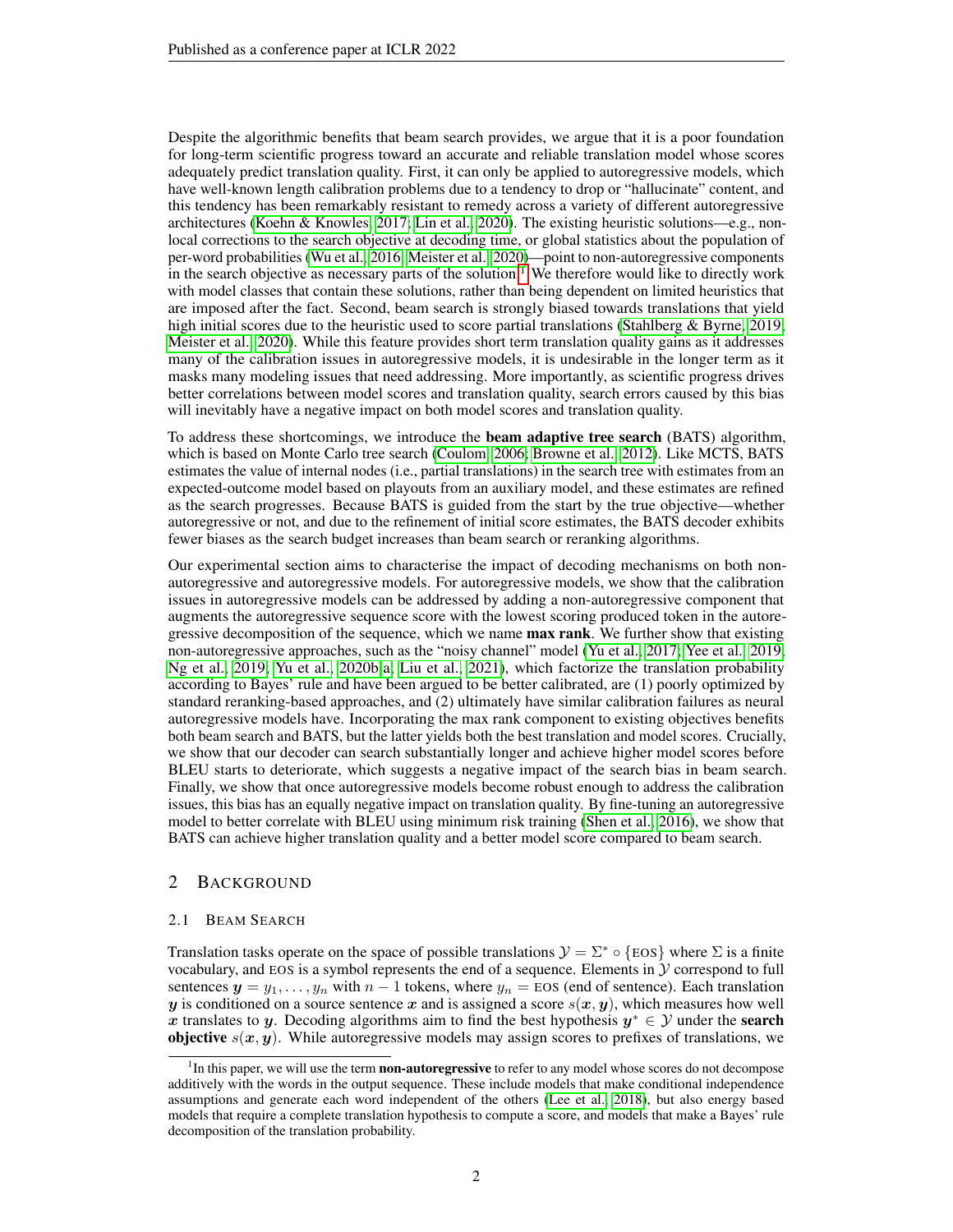only assume that s is well defined for full translations,  $y \in \mathcal{Y}$ . In the particular case of machine translation under standard autoregressive models, the search objective is defined as the conditional log probability:

$$
s_{\text{AR}}(\boldsymbol{x}, \boldsymbol{y}) = \log p(\boldsymbol{y} \mid \boldsymbol{x}) = \sum_{i=1}^{|\boldsymbol{y}|} \log p(y_i \mid y_1, \dots, y_{i-1}, \boldsymbol{x}).
$$

As autoregressive models have probability emissions at the token level, the search problem can be cast into a shortest path problem for weighted graphs, where each node  $p$  is identified by a sequence  $y^{(p)}$ . Nodes define an additional space  $\mathcal{Y}^*$  including  $\mathcal Y$  as well as **partial translations** in  $\Sigma^*$  that do not terminate with a EOS token. Each node contains  $|\Sigma| + 1$  edges, each appending a different word  $y_i \in \Sigma \cup \{\text{EOS}\}$  to  $\mathbf{y}^{(p)}$  generating a new node  $p \circ y_i$ . Edge weights are given by the emission log probability  $\log p(y_i \mid \bm{y}^{(p)}, \bm{x})$  according to the autoregressive model. Search starts from the root node  $\varepsilon$  with an empty sequence and nodes that generate the EOS token have a single edged with weight 0 that lead to a single shared terminal node. One solution to this problem is A<sup>∗</sup> search [\(Hart](#page-9-4) [et al., 1968\)](#page-9-4), which is a best-first algorithm that iteratively searches nodes  $p$  with the highest value  $\hat{v}(p) = c(p) + f(p)$ , where  $c(p)$  is the sum of weights of all edges from  $\varepsilon$  to p, and  $f(p)$  is a heuristic function that attempts to estimate the sum of the edges on the highest scoring path from  $p$  to the terminal node.

Although theoretically appealing, good  $A<sup>*</sup>$  heuristics are difficult to obtain, and search can be extremely expensive with poor heuristics. To remedy this, **beam search** introduces approximations. Rather than a best-first traversal, beam search proceeds iteratively along a frontier at a certain depth. Exploration is limited to  $b$  nodes at each depth, where  $b$  is selected as a hyperparameter that trades search accuracy (in terms of model score) for speed. From depth 0 composed of just root node  $\varepsilon$  until a maximum depth limit Y is reached, or another stopping criteria is reached [\(Klein et al., 2017\)](#page-10-7), beam search progressively scores all children of the nodes at the current depth and prunes all generated nodes except for the top scoring  $b$  nodes. Beam search scores each node with only the current cost  $\hat{v}(p) = c(p)$ , and, in the case of neural machine translation, setting  $f(p) = 0$ . Discarding the future cost biases search towards nodes with high scores without regard to whether they lead to a good path to the terminal state. Thus, a large space of potentially good translations with low initial scores is never explored. Examples include re-orderings that place high-entropy words at the start of the sentence or shorter sentence constructions (e.g. "Help me" vs. "Lend me a hand").

Interestingly, autoregressive models tend to overestimate the probability of short and ungrammatical translations that do not translate the entirety of the source sentence, which are pruned by this scoring heuristic [\(Stahlberg & Byrne, 2019;](#page-11-3) [Holtzman et al., 2019\)](#page-9-5). Thus, while b may be set low to increase speed, it is often set low to improve translation *quality*. However, we believe that model changes evaluated with beam search's biases may be obscured. We seek to propose modeling improvements to mitigate degenerate solutions, such that search quality and model quality are aligned.

### 2.2 MONTE CARLO TREE SEARCH

In Monte Carlo tree search [\(Coulom, 2006,](#page-9-2) MCTS), the Monte Carlo method replaces the heuristically driven measure of value  $\hat{v}(p)$  for a node p with an expected-outcome model based on random game playouts. For instance, given a node  $p$  representing a state of a game, one can assign a value to  $p$  by randomly playing from that state a certain number of times and computing the average score obtained from the playouts. Thus, no burden is placed on the form of the objective function, allowing the definition of arbitrary complex objectives (e.g. winner of a chess game). Additionally, as each playout yields a possible terminal state, both current  $c(p)$  and future costs  $f(p)$  are naturally embedded within the obtained estimate. Unlike beam search and A<sup>∗</sup> search, where the search direction is determined by value  $\hat{v}(p)$ , MCTS diversifies the search space by allocating budget to less explored areas in the search space (Kocsis & Szepesvári, 2006), and continually refines value estimates.

# 3 ADAPTIVE TREE SEARCH FOR TEXT GENERATION

While MCTS [\(Coulom, 2006\)](#page-9-2) can be directly applied to decode arbitrary translation objectives, the heuristics defined in MCTS are optimised for environments where the computational cost of the scoring function  $s(x, y)$  is low. For instance, the playout heuristic  $\hat{v}$  in the game of go [\(Silver et al.,](#page-11-8)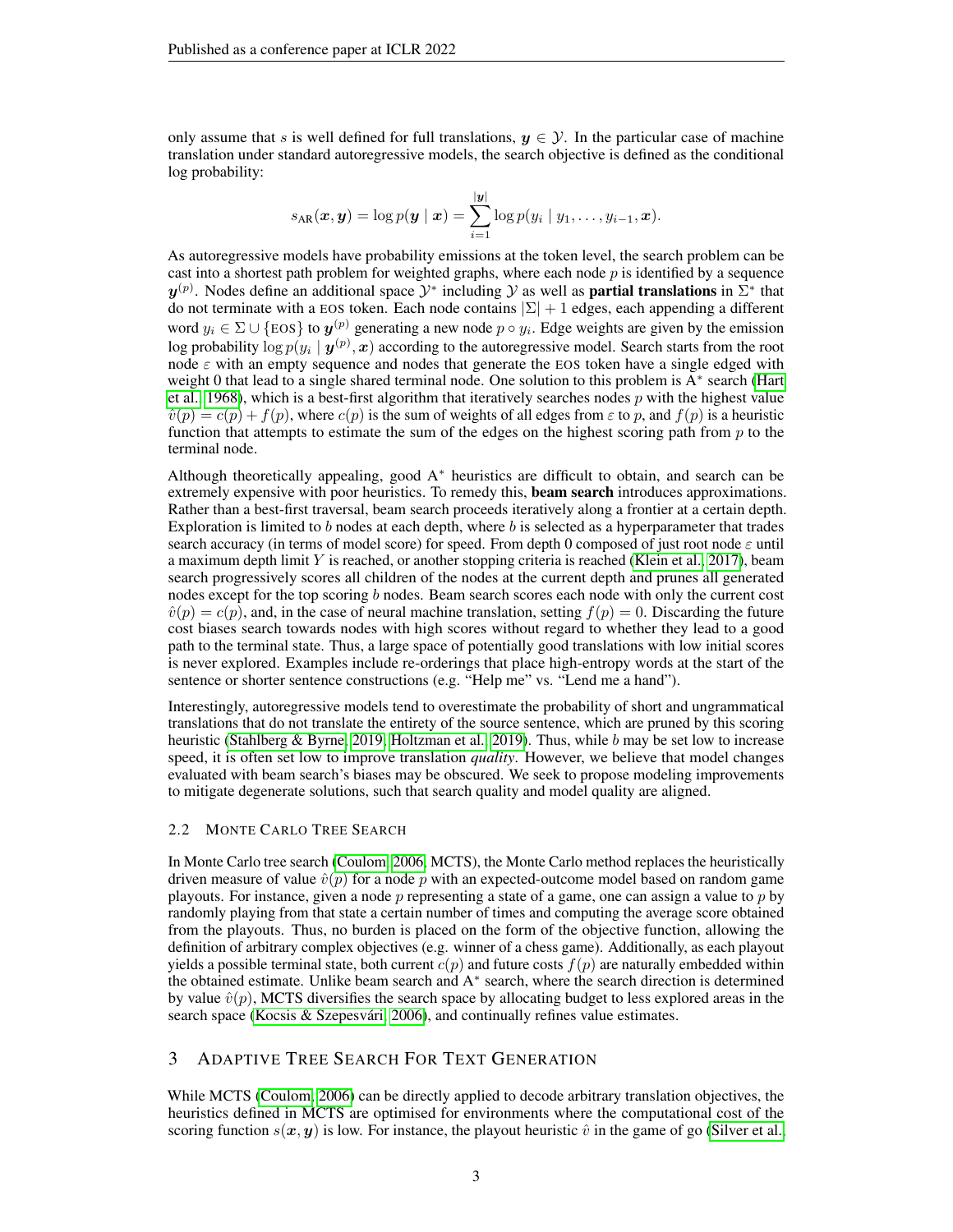[2016\)](#page-11-8) runs hundreds of thousands of playouts, which can be computed in less than a second. In neural text generation the scoring function frequently requires the computation of a neural network forward step, such as a log-probability computed using an autoregressive model, rendering these practices prohibitive. One option is to rely on a heuristic to generate samples to train a neural network that estimates  $\hat{v}$  [\(Leblond et al., 2021\)](#page-10-9). However this has been shown to be challenging as model scores are difficult to estimate. Instead, we describe a variant of MCTS optimised on decoding text generation.

#### 3.1 DETERMINISTIC PLAYOUT HEURISTIC

We start by establishing our playout function  $\hat{v}(p)$ , which is used as an initializer for node values. While the Monte Carlo method is effective at accurately estimating the value of a given sequence by performing multiple random playouts, such practice is infeasible as each of the playouts needs to be scored using the scoring function  $s(x, y)$ , which we expect will be prohibitively expensive. Furthermore, chances that grammatical translations are sampled using this process are extremely low due to the sparsity of high-quality translations in  $\mathcal Y$ . Thus, rather than multiple random playouts, we estimate the cost of a given node using a single *informed* playout, which is guided by greedy decoding using an autoregressive model. Therefore, given a node p with prefix  $y^{(p)}$ , we compute  $\hat{v}(p)$  by recursively selecting the highest probability token y according to an autoregressive model  $p(y | y_1^{(p)}, \ldots, y_i^{(p)}, \boldsymbol{x})$ , and scoring the translation using the objective function  $s(\boldsymbol{x}, \boldsymbol{y})$ .

This also implies our approach does not employ the Monte Carlo estimates and the decoding method is fully deterministic. The progression of the value estimates relies only on the refinement of the initial value estimates performed as the tree expands introduced in MCTS. Therefore, we will refer to our algorithm as an adaptive tree search (ATS) algorithm.

## 3.2 ADAPTIVE TREE SEARCH WITH A MODIFIED UCT CRITERIA

ATS operates on search trees instead of weighted graphs. A search tree covers the space of all possible full and partial translations  $\mathcal{Y}^*$ , and each node encodes a particular sequence  $\bm{y}^{(p)}$ . Nodes have  $|\Sigma|+1$ children, each appending a new word  $y \in \Sigma \cup \{\text{EOS}\}$  to the sequence  $y^{(p)}$ . We denote the child resulting from concatenating y to p as  $p \circ y$ . The child of a node that selects the EOS symbol is a terminal node, which is associated with a element in  $\Sigma^*$ , and therefore, can be scored using the objective  $s(x, y)$ . Each node stores the number of visits  $n^{(p)}$  and its current value estimate  $v^{(p)}$ , which can be reassigned during search. Nodes that have not been inserted in the tree have  $n^{(p)} = 0$ and no estimate for  $v^{(p)}$ .

Search starts with the root node  $\varepsilon$  with visit count  $n^{(\varepsilon)} = 1$  and value  $v^{(\varepsilon)} = \hat{v}(\varepsilon)$ , which corresponds to the score obtained by translating  $x$  with greedy decoding. Afterwards the tree expands in an iterative manner, where each iteration expands the search tree and updates its statistics.

Similar to the selection and expansion steps in ATS, we traverse the instantiated tree, starting from  $\varepsilon$  on the basis of the current estimated values v, together with confidence about the quality of the estimates. We recursively traverse the tree and select the child  $p \circ y$  with the highest score according to the continuous upper confidence tree criterion [\(Auger et al., 2013\)](#page-9-6):

$$
\text{UCT}(p, y) = \bar{v}(p \circ y) + C \frac{\sqrt{n^{(p)}}}{1 + n^{(p \circ y)}} \pi(y \mid \boldsymbol{y}^{(p)}),\tag{1}
$$

where C is a hyperparameter weighting two terms. The first term  $\bar{v}(p \circ y)$  encourages exploitation of nodes with known high value. The second term  $\frac{\sqrt{n^{(p)}}}{1+n^{(p\circ y)}}\pi(y \mid \boldsymbol{y}^{(p)})$  encourages the algorithm to explore nodes with low visit counts more thoroughly. Here, we specify the policy as the logprobability obtained from an autoregressive model  $\pi(y | y^{(p)}) = p(y | y^{(p)}, x)$ . The value of a node is determined by its current estimate  $\bar{v}(p \circ y) = v^{(p \circ y)}$  if  $n^{(p \circ y)} > 0$ . For nodes not yet inserted in the tree, which have no value estimates, we compute an estimated value as:

<span id="page-3-0"></span>
$$
y^* = \underset{\forall y \in \Sigma, n^{(p \circ y)} > 0}{\arg \max} v^{(p \circ y)}
$$
\n
$$
\bar{v}^{(p \circ y)} = v(p \circ y^*) \frac{\pi(y \mid \mathbf{y}^{(p)})}{\pi(y^* \mid \mathbf{y}^{(p)})},\tag{2}
$$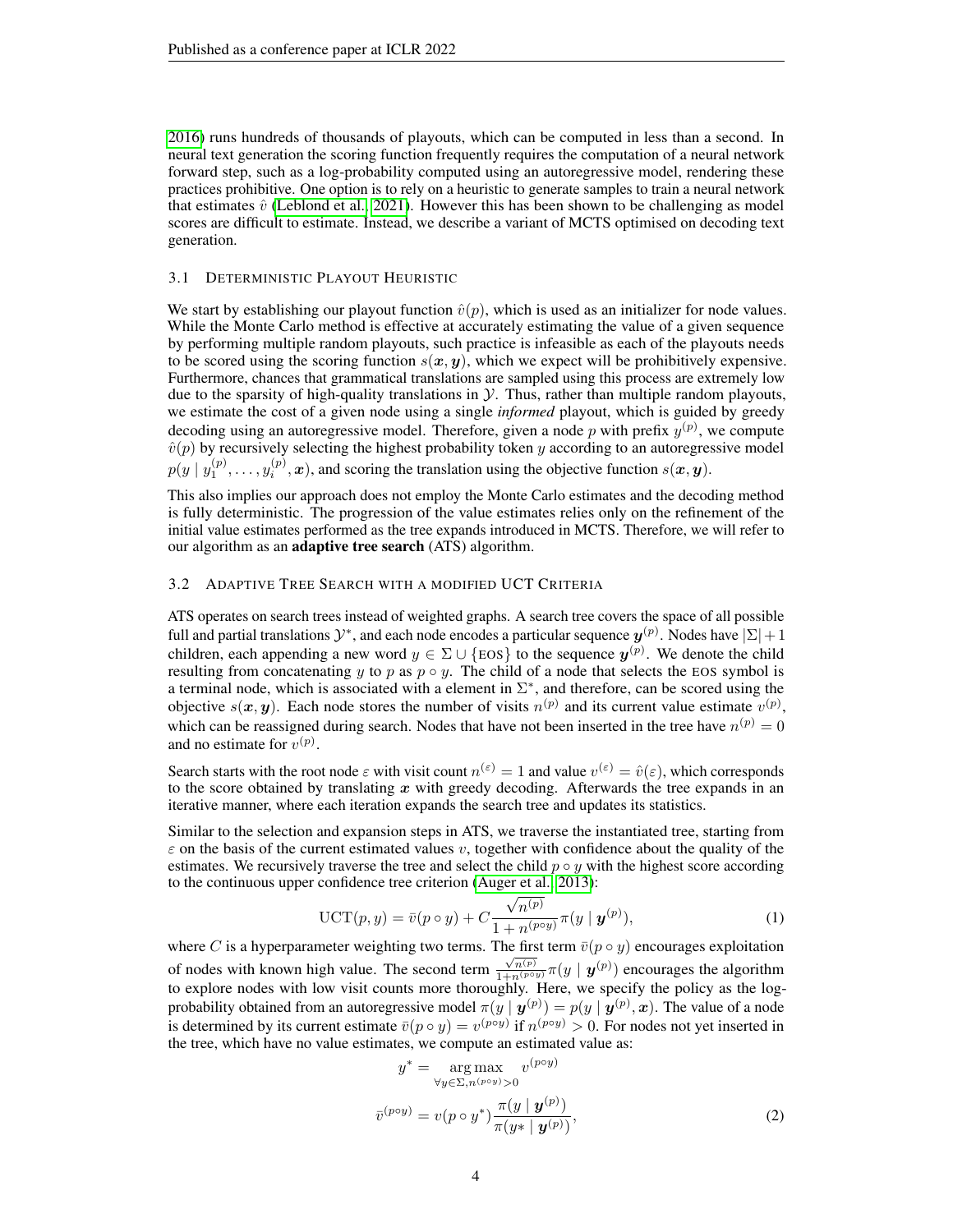where we estimate  $\bar{v}^{(p \circ y)}$  by assuming that the ratio between policies  $\pi$  between  $p \circ y$  and the highest value node  $p \circ y^*$  is the same as the ratio between their values  $\bar{v}$ .

The traversal terminates when a node with  $n^{(p)} = 0$  or a terminal node is reached. In the former case, the node p is inserted into the tree, setting its visit count  $n^{(p)} = 1$  and estimating its value  $v^{(p)} = \hat{v}(p)$  as done in the simulation step in MCTS. We note here an important difference to many other formulations of MCTS, where selection terminates at leaf nodes (node where all  $\Sigma$  have  $n^{(p)} > 0$ ), which is followed by the expansion step that inserts a new child prior to simulation. Expanding all children of a node is generally considered efficient in domains with a small  $\Sigma$  and low playout cost  $\hat{v}(p)$ , and the standard MCTS algorithm does not attempt to optimise the subset that needs to be expanded. In the text domain, most words in the vocabulary are not applicable as they do not fit the context  $y^{(p)}$  and correspond to the content in the source sentence  $x$ , and can be excluded using the value estimate described in Equation [2.](#page-3-0)

Next, we ascend from the selected node  $p \circ y$ , updating visit counts and value estimates:

$$
n^{(p)} \leftarrow n^{(p)} + 1
$$
  

$$
v^{(p)} \leftarrow \max\{v^{(p)}, v^{(p \circ y)}\},
$$

where each parent p increases its visit count  $n^{(p)}$  and updates its value estimate  $v^{(p)}$  to the child's value if a new best translation is found. Thus,  $v^{(p)}$  represents the best translation obtained in the subtree represented by p. Starting from the score obtained using greedy decoding when  $v^{(p)}$  is initialised, each new traversal that passes through  $p$  has a chance to refine this initial estimate with the newly found translation.

#### 3.3 BEAM ADAPTIVE TREE SEARCH

A standard way to guarantee progression in MCTS is to run an instance of MCTS per word. Here, we would run an ATS instance  $\widehat{ATS}(\varepsilon, k)$  with k iterations starting from root  $\varepsilon$ . Then, we set  $\varepsilon \leftarrow \varepsilon \circ y_1^*$ , where  $y_1^* = \arg \max_{y \in \Sigma} v^{(\varepsilon \circ y)}$  is the child with the highest value estimate and repeat this process until  $y_i^* = \text{EOS}.$ 

However, it has been found that in text generation tasks restricting search to a set of high value nodes rather than a single one allows such games to be solved at a faster rate [\(Baier & Winands, 2012\)](#page-9-7). Thus, we modify our selection step as follows:

$$
\text{UCT}_{constrained}(p, y, d_{min}) = \begin{cases} \text{UCT}(p, y) & d^{(p \circ y)} > d_{min} \\ -\infty & \text{otherwise} \end{cases}
$$
(3)

where  $d^{(p \circ y)}$  is initialised as  $\ell(p \circ y)$ , a function that counts the number of edges required to reach the root node from  $(p \circ y)$ . Then, the following update rule is added to ensure that the  $d^{(p)}$  stores that depth of the deepest node achievable from p:

<span id="page-4-0"></span>
$$
d^{(p)} \leftarrow \max\{d^{(p)}, d^{(p \circ y)}\},
$$

where we update each node so that  $d^{(p)}$  stores the value of the deepest node that is accessible from p. Thus, in Equation [3,](#page-4-0) condition  $d^{(p \circ y)} > d_{min}$  tests whether  $p \circ y$  contains a node deeper than  $d_{min}$ .

We define BATS( $\varepsilon$ , k) as a Beam ATS instance that runs ATS starting from the root node  $\varepsilon$  with the selection criteria  $\text{UCT}_{constrained}$  with  $d_{min} = 0$  and gradually increasing  $d_{min}$  by 1 every k iterations. Search stops when no node satisfies  $d^{(p \circ y)} > d_{min}$  or until a maximum depth  $d_{max}$ .

## 4 OBJECTIVES

As decoding with a decoder on vanilla autoregressive models is unlikely to yield translations with quality superior to beam search, as the beam search bias is essential to overcoming the calibration issues in these models, we propose modeling improvements in order to address these shortcomings.

#### 4.1 MAX RANK

Decoding in autoregressive models generally optimises a normalised log probability [\(Wu et al., 2016\)](#page-11-2),  $(\log p(\mathbf{y} \mid \mathbf{x}))$   $(\frac{6}{5+|\mathbf{y}|})^{\alpha}$ , which combines the sum of the token level log-probabilities (when  $\alpha = 0$ )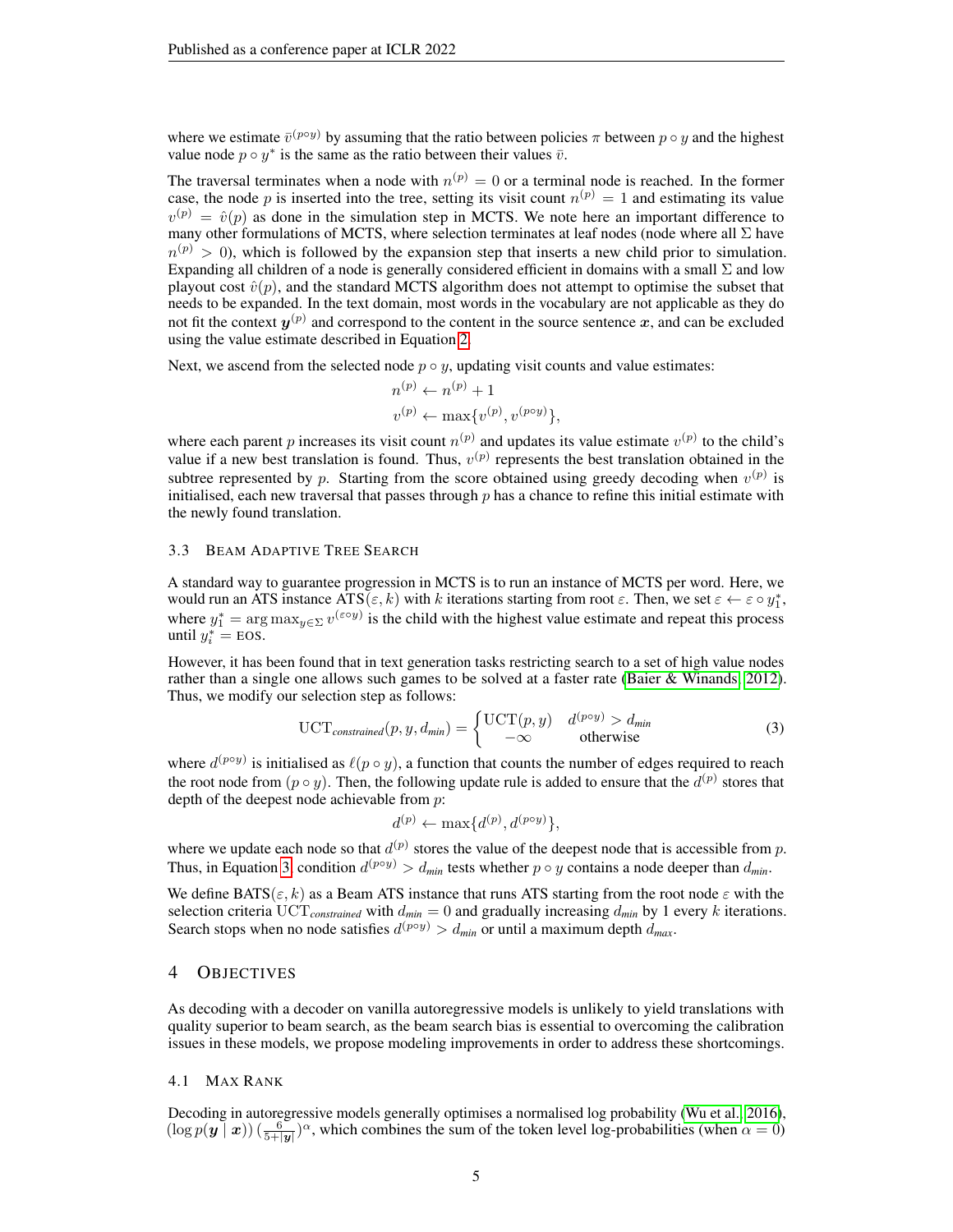and a length-based adjustment, which approximates the mean of the log-probabilities as the length |y| grows (when  $\alpha = 1$ ).

Similar to normalised log-probabilities, we consider a metric that characterizes translation by their minimum token level log-probability. The intuition here is that the quality of the translation is represented by the worst decision made in the sequence. In practice, many degenerate cases in autoregressive models are created by making a single bad decision, such as generating a EOS token prematurely or omitting translations, which can be understood in terms of uniform information density [\(Meister et al., 2020\)](#page-10-4).

However, the issue with the minimum of the token level log-probability is that log-probability ranges tend to vary depending on the context and number of translation options that are available. Thus, they are not very reflective on the quality of the choice made as the best choice at a given timestamp could still be the worst decision in the sequence. Instead, we optimise the normalised rank:

$$
r(y_i \mid y_1, \ldots, y_{i-1}, \boldsymbol{x}) = \frac{\sum_{y \in \Sigma} \delta(p(y_i \mid y_1, \ldots, y_{i-1}, \boldsymbol{x}) > p(y \mid y_1, \ldots, y_{i-1}, \boldsymbol{x}))}{|\Sigma|}
$$

where we count the number of actions in  $\Sigma$  with lower log-probability than  $y_i$ . By using the rank r instead of the log-probability  $p$ , we can compare values within the same range at the cost of a loss in relative precision. Thus, we name our metric max rank (MR), which is computed as follows:

$$
MR(\boldsymbol{x}, \boldsymbol{y}) = \max_{i=1}^{|\boldsymbol{y}|} \log r(y_i \mid y_1, \ldots, y_{i-1}, \boldsymbol{x}).
$$

Finally, unlike the mean and sum of log-probabilities, the max of a sequence of log-probabilities is not autoregressive, so beam search is not applicable.

#### 4.2 NOISY CHANNEL MODEL

The noisy channel model uses the Bayes rule decomposition in order to decompose the probability of a sentence  $p(y|x)$  into  $p(y|x) = \frac{p(x|y)p(y)}{p(x)}$  where the channel model  $p(x|y)$  can be trained as translation model trained in the reverse direction and  $p(y)$  is a language model. Finally, the prior  $p(x)$  can be ignored in the context of a maximization problem. Since the reverse model is not autoregressive in the space  $\Sigma^*$ , it can bypass many of the degenerative cases in autoregressive models.

#### 4.3 MINIMUM RISK TRAINED AUTOREGRESSIVE MODELS

In order to show that BATS can be an attractive alternative to beam search under autoregressive models, we need to improve the model so that the search bias is no longer as crucial to preserving the translation quality of the generated text. To this end, we fine-tune our models using minimum risk training [\(Shen et al., 2016,](#page-11-7) MRT). The MRT training objective is designed to minimize the empirical risk  $r(\mathbf{y}, \mathbf{y}')$  by minimizing it in a subset of  $\Sigma^*$  obtained by sampling n translations. This allows the model to mitigate degenerate cases caused by optimising the likelihood objective by fine-tuning the model on downstream metrics, such as BLEU [\(Papineni et al., 2002\)](#page-10-10).

### 5 EXPERIMENTS

#### 5.1 SETUP

We conduct our experiments on the Chinese–English and Pashto–English tasks from WMT2020 [\(Bar](#page-9-8)[rault et al., 2020\)](#page-9-8), and German–English from WMT2014 [\(Bojar et al., 2014\)](#page-9-9), following the same training, development and test splits. Our autoregressive model transformer baseline uses the multiquery attention model [\(Shazeer, 2019\)](#page-11-9). It uses the standard architecture with 6 encoder and decoder layers with 512 hidden units, 2048 sized tied embeddings for both source and target word projections and 8 attention heads. We tokenize the data with byte-pair encoding [\(Sennrich et al., 2016\)](#page-11-10) with 32K merges and set a maximum sentence size of  $Y = 128$ . Translation quality evaluation is performed using sacreBLEU [\(Post, 2018\)](#page-11-11). We choose the checkpoint that yields the highest BLEU in the validation set using beam search with the normalisation constant  $\alpha = 0.8$  and beam size 6. We also compare a variant fine-tuned using MRT according to the procedure described in Appendix [A.3.](#page-13-0)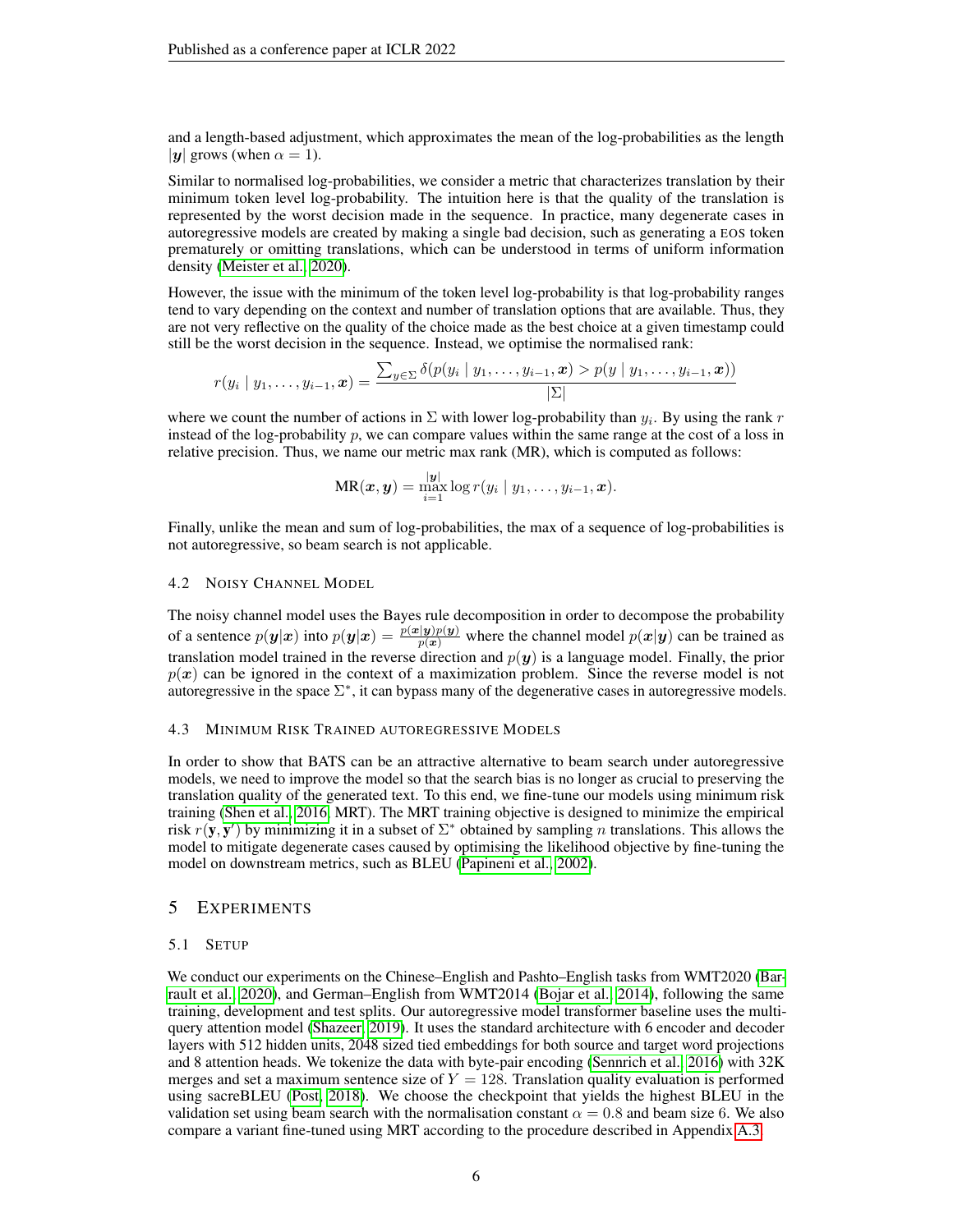For the noisy channel model, we train the channel model by simply swapping the translation direction of the autoregressive model with the same hyperparameters. For the language model prior, we employ the TransformerXL architecture [\(Dai et al., 2019\)](#page-9-10) trained on 1 billion words [\(Chelba et al., 2013\)](#page-9-11). On non-autoregressive objectives, we use beam search as a proxy to generate translations candidates which are rescored using the non-autoregressive metric [\(Yee et al., 2019;](#page-11-5) [Yu et al., 2020a\)](#page-11-6). For BATS, we simply set hyperparameter  $C = 1$ . While optimising C could lead to more efficient optimisation of the model score, our goal is to study how model scores are correlated with translation quality in different objectives.

The translation budget (beam size for beam search and iterations for BATS) is swept by doubling its value starting from 1 to 256. We combine different objective components under a log-linear model, where the weights of the components are tuned with MERT [\(Och, 2003\)](#page-10-11). In order for model scores to be comparable, all weights are tuned on a pool of [2](#page-6-0)56 translations using beam search.<sup>2</sup>

# 5.2 RESULTS

Table [1](#page-6-1) illustrates the translation quality results using BATS and beam search on the normalised autoregressive model baseline and the optimal model (Column "System") for each language pair (Column "Language Pair"). We perform a grid search over the following decisions: (1) Whether to use Max Rank (Column "MR"), (2) Whether to use the Noisy Channel Model (Column "NC"), (3) Whether to tune the autoregressive model using MRT (Column "MRT"), (4) Whether to use beam search or BATS (5) The translation budget of each decoder. The combination with the highest BLEU on the validation set is used to decode on the test set and the BLEU scores obtained using beam search and Bats are reported (Columns "Beam Search" and "BATS").<sup>[3](#page-6-2)</sup> We observe that for all pairs decoding with BATS can yield gains over decoding with beam search when using the combination of objectives with the highest BLEU on the validation set. As expected, due to the search bias in beam search, it does comparatively better on some language pairs, such as Chinese-English and Pashto-English.

In terms of modeling, we note that our proposed metric, Max Rank, and the MRT method combined yield the best results for Mandarin and German. The noisy channel model only yields improvements in Pashto-English, when used with Max Rank and MRT as the training data is small (500k parallel sentences) and the model relies on the large sized language model to provide accurate predictions.

| Language Pair   | System          | MR  | NC             | MRT            | Beam Search | <b>BATS</b> |
|-----------------|-----------------|-----|----------------|----------------|-------------|-------------|
| Chinese–English | <b>Baseline</b> | No  | No             | No             | 24.7        | 24.2        |
|                 | Optimal         | Yes | N <sub>0</sub> | Yes            | 28.6        | 29.0        |
| Pashto-English  | <b>Baseline</b> | No  | No             | N <sub>0</sub> | 7.5         | 7.3         |
|                 | Optimal         | Yes | Yes            | Yes            | 8.1         | 9.1         |
| German-English  | <b>Baseline</b> | No  | No             | N <sub>0</sub> | 30.0        | 30.0        |
|                 | Optimal         | Yes | No             | Yes            | 30.3        | 31.1        |

<span id="page-6-1"></span>Table 1: Comparison between the BLEU scores obtained using beam search and BATS. Pairs of rows describes the results obtained using the vanilla autoregressive model with normalisation and the best combination of models (Max Rank, Noisy Channel and Minimum Risk Training), tuned on the validation set. The translation budget is also tuned for each method for maximum BLEU.

# 5.3 BEAM SEARCH AND BATS

We now provide a more in-depth analysis on the Chinese-English language pair, where we believe results are more informative. Table [2](#page-8-0) illustrates the results obtained using some models that were explored in our grid search (Column  $s(x, y)$ ). For each model, we illustrate the best BLEU obtained on the test set (Column "BLEU"), the beam size (Column "Beam") or number of iterations (Column "Iter"), where the best BLEU was obtained on the validation set and the percentage improvement between results obtained using beam search and BATS (Column "Delta"). Finally, autoregressive and non-autoregressive models are marked with  $AR$  with  $NAR$ , respectively. It is also important to

<span id="page-6-0"></span><sup>&</sup>lt;sup>2</sup>Tuning  $\lambda$  using BATS to genererate candidates yields similar weights.

<span id="page-6-2"></span><sup>&</sup>lt;sup>3</sup>The optimal models with the highest BLEU on the validation for Beam Search and BATS are the same.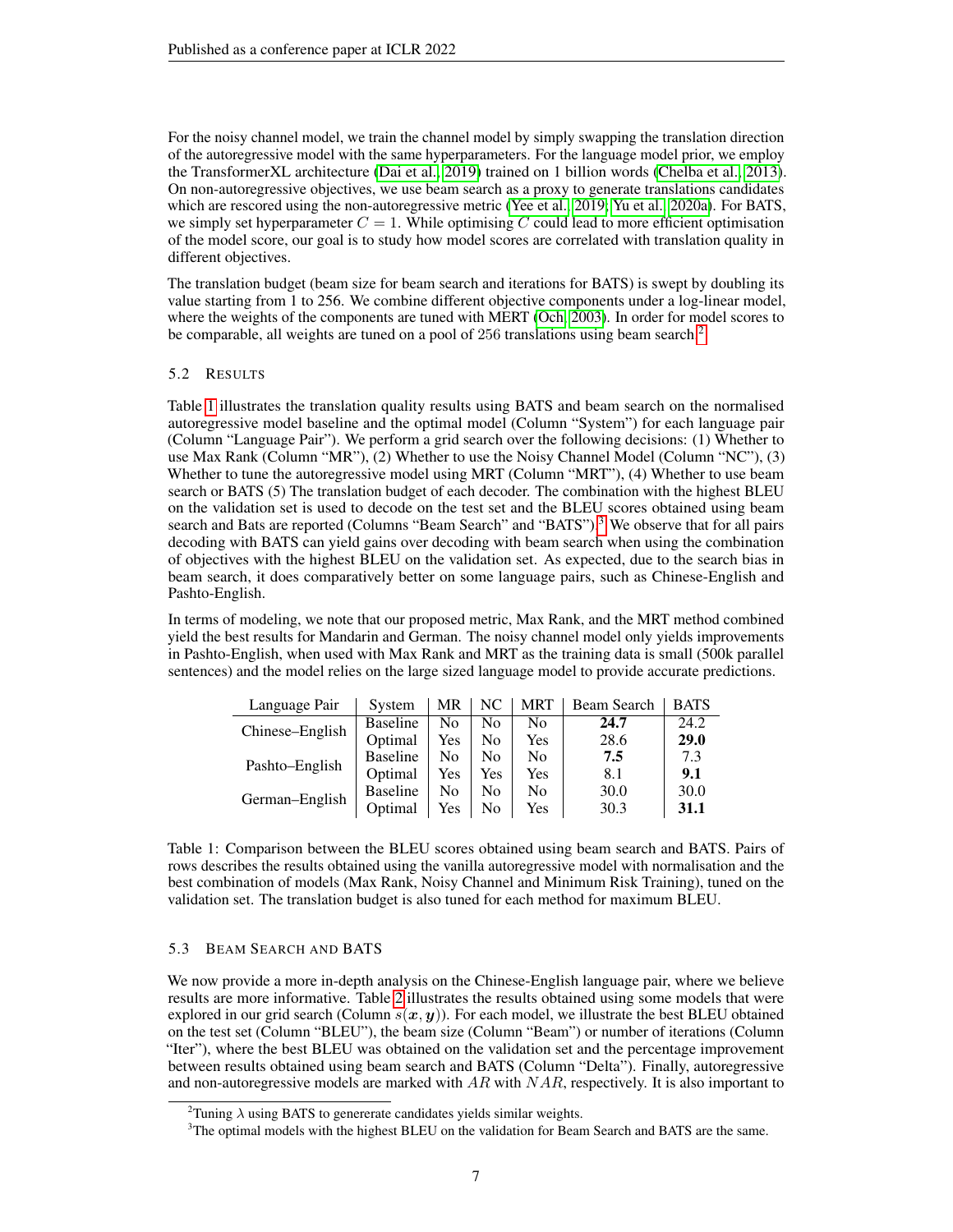refer that the number of iterations in BATS and beam in beam search are not comparable point-wise, instead we analyse the overall behavior of the model score and BLEU curves.

When to use Beam Search? In the models where beam search outperforms BATS(Rows "Log Probability<sup>AR</sup> ( $\alpha = 0$ )" and "Log Probability<sup>AR</sup> ( $\alpha = 0.8$ )"), we notice that the search budget in both cases is always low. Figure [1](#page-8-1) plots the evolution of the BLEU (Top) and model score (Bottom) of both decoders as translation budget is increased. For the normalised log-probability (Column "Log Probability ( $\alpha = 0.8$ )"), the model scores obtained for BLEU search and BATS are very similar. However, we an observe a large gap between the BLEU scores obtained at the same model score. This shows that the beam search bias is filtering the set of candidates in beam search so that they are of higher quality, even though the model score is failing to discriminate them. Additionally, we observe the standard BLEU curve (Stahlberg  $\&$  Byrne, 2019), where after a set of initial iterations BLEU deteriorates rapidly, which renders elaborate decoding mechanisms unneeded. Furthermore, BATS and other MCTS-based methods are not ideal for low search budget scenarios as they depend on high node visit counts to accumulate enough statistics to make informed decisions. We see in all objectives that model scores for BATS do not outperform Beam Search until a large budget is allocated. In conclusion, if the model cannot support high search budgets, beam search is the preferred alternative, especially if the modeling issues can be addressed with the search bias.

**When to use BATS?** With the addition of the noisy channel model (Row "Log Probability ( $\alpha$  =  $(0.8)$  + NC<sup>NAR</sup>) and Max Rank (Row "Log Probability ( $\alpha = 0.8$ ) + MR<sup>NAR</sup>"), the search budget until BLEU deteriorates for both decoders is increased. Here, we observe that BATS is the decoding option that yields higher BLEU and that the delta is higher when BATS can employ more iterations.

Figure [1](#page-8-1) shows that the evolution of BLEU is considerably more stable with the noisy channel model (Column "Log Probability ( $\alpha = 0.8$ ) + NC") and when Max Rank is applied (Column "Log Probability ( $\alpha = 0.8$ ) + MR"). For these non-autoregressive models BATS yields significantly better model scores than reranking. More interestingly, comparing the behavior of Beam Search and BATS, similar model scores between the two methods do not yield similar BLEU scores. In the noisy channel model, we observe that at 16 iterations and beam size 16, both decoders yield similar model scores and BLEU scores. However, as the model score increases beyond that point, the degeneration in beam search as the score increases is significant, while BATS observes almost no deterioration. This suggests that the beam search bias has a negative impact in translation quality at high values of b by filtering good translations from the search space. Using Max Rank, we observe that not only BATS can achieve considerably higher model scores as it is optimising the non-autoregressive model directly, it also yields considerably higher BLEU scores. In beam search, BLEU stops improving at 32 iterations even though model score keeps increasing due to the search bias.

Finally, we observe that the search bias issue is also present when using beam search to decode from an autoregressive model fine-tuned with MRT ( Table [2,](#page-8-0) Row "Log Probability MRT ( $\alpha = 0.8$ )<sup>AR</sup>"). Figure [1](#page-8-1) shows that once MRT is applied (Column "Log Probability MRT ( $\alpha = 0.8$ )"), not only BATS can find significantly better model scores, but they are are associated with better BLEU scores. Additionally, beam search stagnates after 8 iterations.

In conclusion, as translation models become more robust, there is a growing need of better decoding mechanisms, such as BATS, in order to maximize translation quality. We perceive that in both autoregressive and non-autoregressive models, there is a limit to both model and BLEU scores that can be obtained using beam search, which is partially attributed to the fact that its search is strongly biased due to the lack of future costs.

We believe that future research will drive models to extents where translation quality nearly perfectly matches with model scores. In an oracle setup, where the objective is the sentence level BLEU by peeking at the reference (Row "Oracle BLEU"), we hypothesise that the delta between beam search and BATS would grow vastly, and observe that a delta of 39.19%.

# 6 CONCLUSION

This paper proposes an adaptive tree search algorithm designed to optimise arbitrary metrics. It uses rollouts from an auxiliary autoregressive model to obtain estimates for the value estimates of internal nodes. This allows the decoder to optimise arbitrary objectives and avoid the search biases of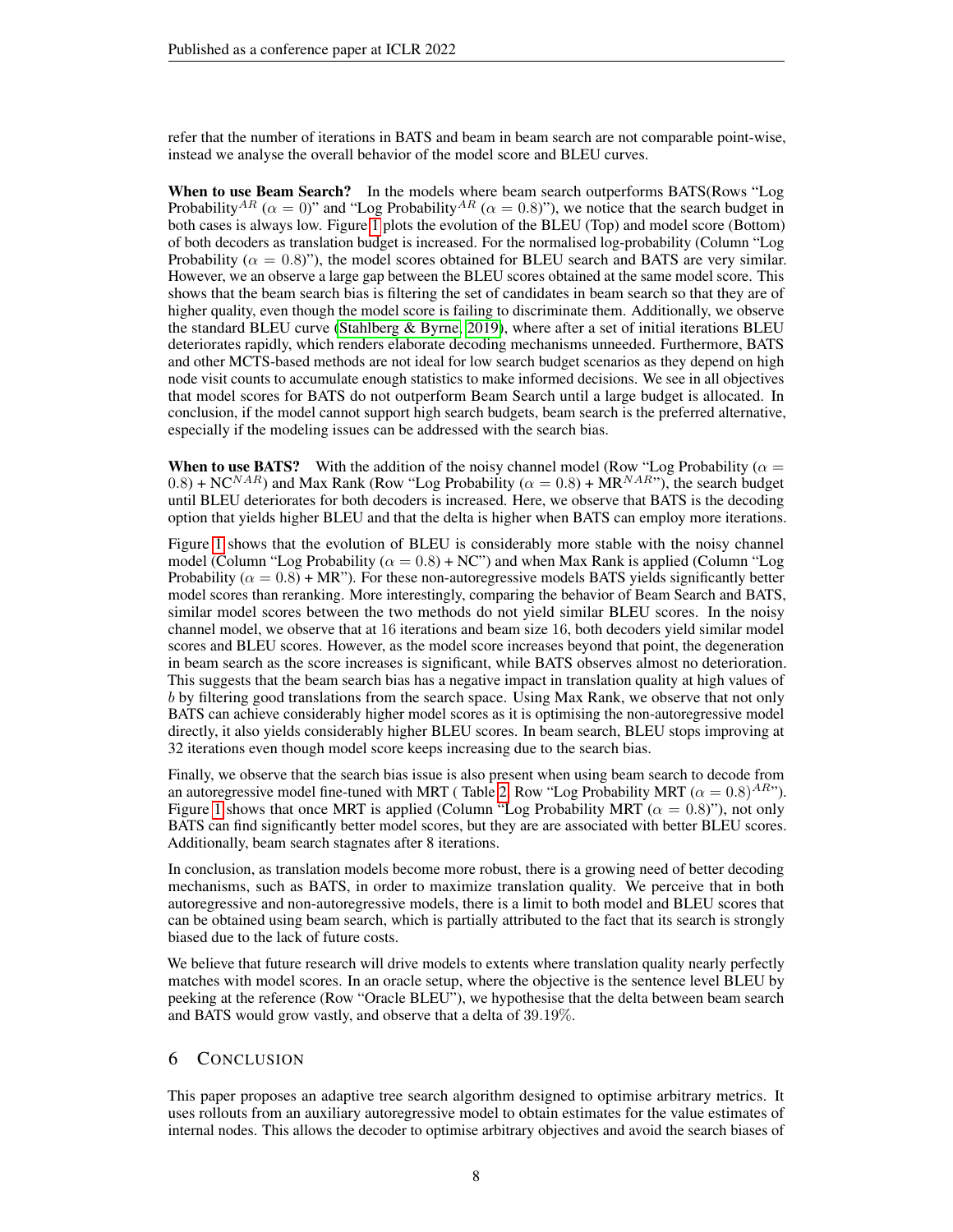|                                                             | Beam Search |                             | <b>BATS</b> |      |          |
|-------------------------------------------------------------|-------------|-----------------------------|-------------|------|----------|
| $s(\bm{x}, \bm{y})$                                         | <b>BLEU</b> | Beam                        | <b>BLEU</b> | Iter | Delta    |
| Log Probability( $\alpha = 0$ ) <sup>AR</sup>               | 24.7        | $\mathcal{D}_{\mathcal{L}}$ | 24.2        |      | $-2.0\%$ |
| Log Probability( $\alpha = 0.8$ ) <sup>AR</sup>             | <b>25.0</b> | 8                           | 24.7        | 8    | $-1.2\%$ |
| Log Probability ( $\alpha = 0.8$ ) + NC <sup>NAR</sup>      | 25.2        | 16                          | 25.4        | 32   | $0.6\%$  |
| Log Probability ( $\alpha = 0.8$ ) + MR <sup>NAR</sup>      | 26.8        | 32                          | 27.4        | 128  | $2.5\%$  |
| Log Probability ( $\alpha = 0.8$ ) + MR + NC <sup>NAR</sup> | 26.7        | 32                          | 27.4        | 128  | 2.6%     |
| Log Probability MRT ( $\alpha = 0.8$ ) <sup>AR</sup>        | 28.2        | 64                          | 28.7        | 256  | $1.8\%$  |
| Log Probability MRT ( $\alpha = 0.8$ ) + $MR^{NAR}$         | 28.6        | 8                           | <b>29.0</b> | 256  | $1.7\%$  |
| Oracle BLEUNAR                                              | 38.6        | 256                         | 53.7        | 256  | 39.2%    |

<span id="page-8-0"></span>Table 2: Comparison between BS and MCTS on the WMT2020 Chinese-English test set. Pairs of cells denote BLEU scores and the iteration budget achieving the best BLEU on the validation set.



<span id="page-8-1"></span>Figure 1: Comparison of BATS and beam search over different translation budgets under different translation objectives on the WMT2020 Chinese–English test set. Each column illustrates the BLEU (top) and the model score (bottom) obtained using the two decoders on a different objective.

manually defined heuristics, such as partial translation probability in autoregressive models. BATS is particularly useful when models are robust enough to allow for a higher search budget. As many existing objectives are found to be poorly correlated with translation quality, we propose a new metric named max rank and use existing methods, such as the noisy channel model and minimum error rate training, to address the failure modes of vanilla autoregressive models. Results on three language pairs are favourable to BATS when using our proposed augmentations of the autoregressive model. Additionally, we find that the gap in translation quality between beam search and BATS increases as more robust models are employed. More importantly, we observe that the search bias prevents beam search from achieving high-quality translations as it filters good translations that are unfavoured by the search heuristic. Thereby, the model score increases, but BLEU decreases. This shows that beam search limits the potential of many models by establishing translation quality ceilings unrelated to the robustness of the model, but to the topology of the search space they establish. This suggests that as scientific progress drives more robust models, exploring more robust decoding methods, such as BATS, is fundamental for advancing the field of text generation.

#### **ACKNOWLEDGMENTS**

We thank Rémi Leblond and Phil Blunsom for useful feedback throughout the different stages of this project.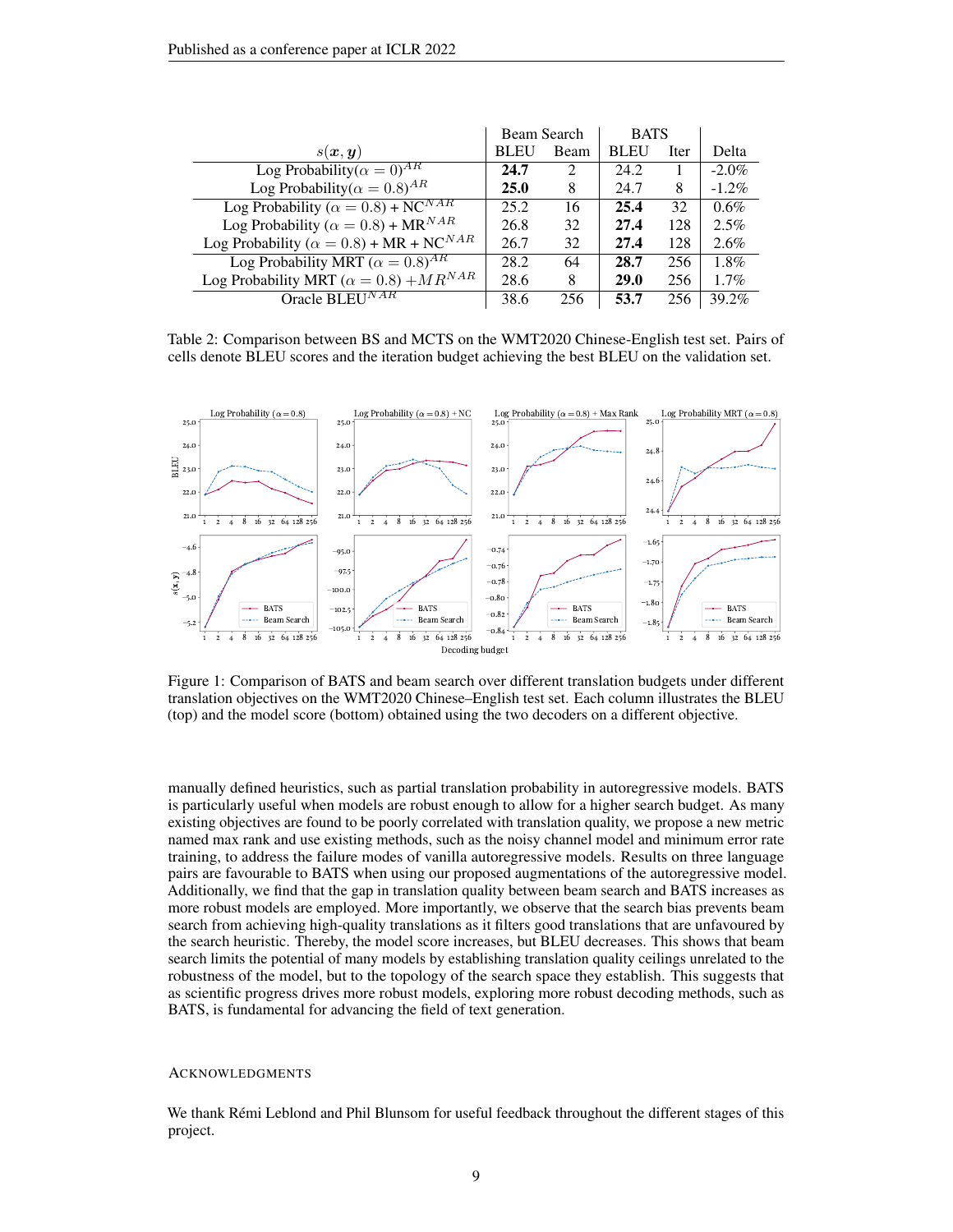# **REFERENCES**

- <span id="page-9-6"></span>David Auger, Adrien Couëtoux, and Olivier Teytaud. Continuous upper confidence trees with polynomial exploration - consistency. In Hendrik Blockeel, Kristian Kersting, Siegfried Nijssen, and Filip Zelezný (eds.), *Machine Learning and Knowledge Discovery in Databases - European Conference, ECML PKDD 2013, Prague, Czech Republic, September 23-27, 2013, Proceedings, Part I*, volume 8188 of *Lecture Notes in Computer Science*, pp. 194–209. Springer, 2013. doi: 10.1007/978-3-642-40988-2\ 13. URL [https://doi.org/10.1007/](https://doi.org/10.1007/978-3-642-40988-2_13) [978-3-642-40988-2\\_13](https://doi.org/10.1007/978-3-642-40988-2_13).
- <span id="page-9-7"></span>Hendrik Baier and Mark H. M. Winands. Beam monte-carlo tree search. In *2012 IEEE Conference on Computational Intelligence and Games (CIG)*, pp. 227–233, United States, September 2012. IEEE. doi: 10.1109/CIG.2012.6374160.
- <span id="page-9-8"></span>Loïc Barrault, Ondřej Bojar, Fethi Bougares, Rajen Chatterjee, Marta R. Costa-jussà, Christian Federmann, Mark Fishel, Alexander Fraser, Yvette Graham, Paco Guzman, Barry Haddow, Matthias Huck, Antonio Jimeno Yepes, Philipp Koehn, Andre Martins, Makoto Morishita, Christof Monz, ´ Masaaki Nagata, Toshiaki Nakazawa, and Matteo Negri (eds.). *Proceedings of the Fifth Conference on Machine Translation*. Association for Computational Linguistics, Online, November 2020. URL <https://www.aclweb.org/anthology/2020.wmt-1>.
- <span id="page-9-9"></span>Ondřej Bojar, Christian Buck, Christian Federmann, Barry Haddow, Philipp Koehn, Johannes Leveling, Christof Monz, Pavel Pecina, Matt Post, Herve Saint-Amand, Radu Soricut, Lucia Specia, and Ales Tamchyna. Findings of the 2014 workshop on statistical machine translation. In *Proceedings of the Ninth Workshop on Statistical Machine Translation*, pp. 12–58, Baltimore, Maryland, USA, June 2014. Association for Computational Linguistics. doi: 10.3115/v1/W14-3302. URL <https://aclanthology.org/W14-3302>.
- <span id="page-9-1"></span>Peter F. Brown, Stephen A. Della Pietra, Vincent J. Della Pietra, and Robert L. Mercer. The mathematics of statistical machine translation: Parameter estimation. *Computational Linguistics*, 19(2):263–311, 1993. URL <https://www.aclweb.org/anthology/J93-2003>.
- <span id="page-9-3"></span>Cameron Browne, Edward Powley, Daniel Whitehouse, Simon Lucas, Peter I. Cowling, Philipp Rohlfshagen, Stephen Tavener, Diego Perez, Spyridon Samothrakis, and Simon Colton. A survey of monte carlo tree search methods. *IEEE Transactions on Computational Intelligence and AI in Games*, 4(1), Mar 2012.
- <span id="page-9-11"></span>Ciprian Chelba, Tomas Mikolov, Mike Schuster, Qi Ge, Thorsten Brants, and Phillipp Koehn. ´ One billion word benchmark for measuring progress in statistical language modeling. *CoRR*, abs/1312.3005, 2013. URL <http://arxiv.org/abs/1312.3005>.
- <span id="page-9-2"></span>Remi Coulom. Efficient Selectivity and Backup Operators in Monte-Carlo Tree Search. In Paolo ´ Ciancarini and H. Jaap van den Herik (eds.), *5th International Conference on Computer and Games*, Turin, Italy, May 2006. URL <https://hal.inria.fr/inria-00116992>.
- <span id="page-9-10"></span>Zihang Dai, Zhilin Yang, Yiming Yang, Jaime G. Carbonell, Quoc V. Le, and Ruslan Salakhutdinov. Transformer-xl: Attentive language models beyond a fixed-length context. *CoRR*, abs/1901.02860, 2019. URL <http://arxiv.org/abs/1901.02860>.
- <span id="page-9-4"></span>Peter Hart, Nils Nilsson, and Bertram Raphael. A formal basis for the heuristic determination of minimum cost paths. *IEEE Transactions on Systems Science and Cybernetics*, 4(2):100–107, 1968. doi: 10.1109/tssc.1968.300136. URL [https://doi.org/10.1109/tssc.1968.](https://doi.org/10.1109/tssc.1968.300136) [300136](https://doi.org/10.1109/tssc.1968.300136).
- <span id="page-9-5"></span>Ari Holtzman, Jan Buys, Maxwell Forbes, and Yejin Choi. The curious case of neural text degeneration. *CoRR*, abs/1904.09751, 2019. URL <http://arxiv.org/abs/1904.09751>.
- <span id="page-9-0"></span>Nal Kalchbrenner and Phil Blunsom. Recurrent continuous translation models. In *Proceedings of the 2013 Conference on Empirical Methods in Natural Language Processing*, pp. 1700–1709, Seattle, Washington, USA, October 2013. Association for Computational Linguistics. URL <https://www.aclweb.org/anthology/D13-1176>.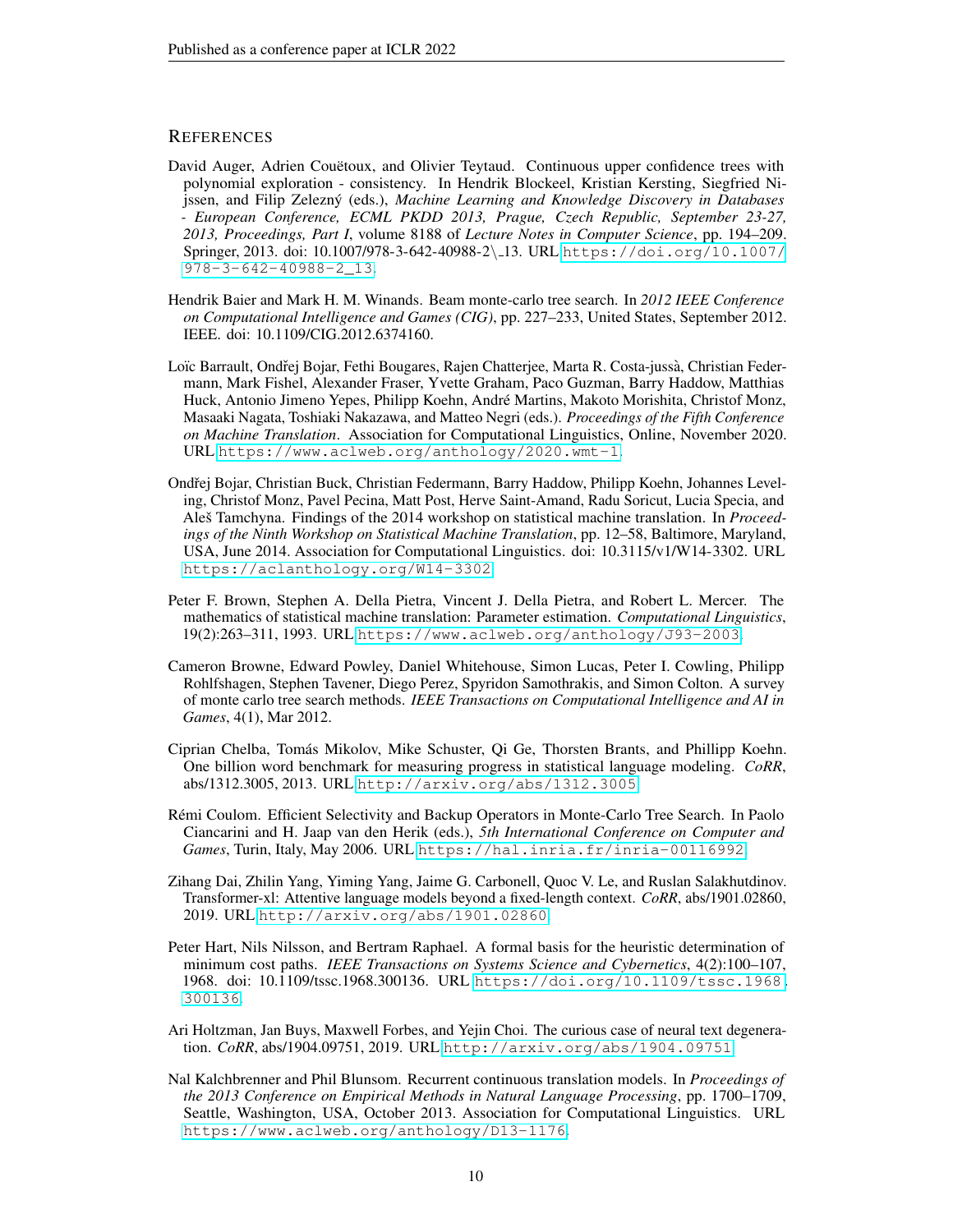- <span id="page-10-7"></span>Guillaume Klein, Yoon Kim, Yuntian Deng, Jean Senellart, and Alexander M. Rush. Opennmt: Open-source toolkit for neural machine translation. *CoRR*, abs/1701.02810, 2017. URL [http:](http://arxiv.org/abs/1701.02810) [//arxiv.org/abs/1701.02810](http://arxiv.org/abs/1701.02810).
- <span id="page-10-8"></span>Levente Kocsis and Csaba Szepesvári. Bandit based monte-carlo planning. In Johannes Fürnkranz, Tobias Scheffer, and Myra Spiliopoulou (eds.), *Proceedings of the Seventeenth European Conference on Machine Learning (ECML 2006)*, volume 4212 of *Lecture Notes in Computer Science*, pp. 282–293, Berlin/Heidelberg, Germany, 2006. Springer. ISBN 3-540-45375-X. URL [http://www.sztaki.hu/˜szcsaba/papers/ecml06.pdf](http://www.sztaki.hu/~szcsaba/papers/ecml06.pdf).
- <span id="page-10-2"></span>Philipp Koehn and Rebecca Knowles. Six challenges for neural machine translation. In *Proceedings of the First Workshop on Neural Machine Translation*, pp. 28–39, Vancouver, August 2017. Association for Computational Linguistics. doi: 10.18653/v1/W17-3204. URL [https://www.](https://www.aclweb.org/anthology/W17-3204) [aclweb.org/anthology/W17-3204](https://www.aclweb.org/anthology/W17-3204).
- <span id="page-10-0"></span>Philipp Koehn, Franz J. Och, and Daniel Marcu. Statistical phrase-based translation. In *Proceedings of the 2003 Human Language Technology Conference of the North American Chapter of the Association for Computational Linguistics*, pp. 127–133, 2003. URL [https://www.aclweb.](https://www.aclweb.org/anthology/N03-1017) [org/anthology/N03-1017](https://www.aclweb.org/anthology/N03-1017).
- <span id="page-10-9"></span>Remi Leblond, Jean-Baptiste Alayrac, Laurent Sifre, Miruna Pislar, Jean-Baptiste Lespiau, Ioannis ´ Antonoglou, Karen Simonyan, and Oriol Vinyals. Machine translation decoding beyond beam search. *CoRR*, abs/2104.05336, 2021. URL <https://arxiv.org/abs/2104.05336>.
- <span id="page-10-1"></span>Jason Lee, Elman Mansimov, and Kyunghyun Cho. Deterministic non-autoregressive neural sequence modeling by iterative refinement. In *Proceedings of the 2018 Conference on Empirical Methods in Natural Language Processing*, pp. 1173–1182, Brussels, Belgium, October-November 2018. Association for Computational Linguistics. doi: 10.18653/v1/D18-1149. URL [https://](https://aclanthology.org/D18-1149) [aclanthology.org/D18-1149](https://aclanthology.org/D18-1149).
- <span id="page-10-3"></span>Chu-Cheng Lin, Aaron Jaech, Xin Li, Matthew R. Gormley, and Jason Eisner. Autoregressive modeling is misspecified for some sequence distributions. *CoRR*, abs/2010.11939, 2020. URL <https://arxiv.org/abs/2010.11939>.
- <span id="page-10-6"></span>Qi Liu, Lei Yu, Laura Rimell, and Phil Blunsom and. Pretraining the noisy channel model for task-oriented dialogue. *Trans. Assoc. Comput. Linguistics*, 2021.
- <span id="page-10-4"></span>Clara Meister, Tim Vieira, and Ryan Cotterell. If beam search is the answer, what was the question? *CoRR*, abs/2010.02650, 2020. URL <https://arxiv.org/abs/2010.02650>.
- <span id="page-10-5"></span>Nathan Ng, Kyra Yee, Alexei Baevski, Myle Ott, Michael Auli, and Sergey Edunov. Facebook fair's WMT19 news translation task submission. In Ondrej Bojar, Rajen Chatterjee, Christian Federmann, Mark Fishel, Yvette Graham, Barry Haddow, Matthias Huck, Antonio Jimeno-Yepes, Philipp Koehn, André Martins, Christof Monz, Matteo Negri, Aurélie Névéol, Mariana L. Neves, Matt Post, Marco Turchi, and Karin Verspoor (eds.), *ProceedingsWMT*, 2019.
- <span id="page-10-11"></span>Franz Josef Och. Minimum error rate training in statistical machine translation. In *Proceedings of the 41st Annual Meeting of the Association for Computational Linguistics*, pp. 160–167, Sapporo, Japan, July 2003. Association for Computational Linguistics. doi: 10.3115/1075096.1075117. URL <https://www.aclweb.org/anthology/P03-1021>.
- <span id="page-10-10"></span>Kishore Papineni, Salim Roukos, Todd Ward, and Wei-Jing Zhu. Bleu: a method for automatic evaluation of machine translation. In *Proceedings of the 40th Annual Meeting of the Association for Computational Linguistics*, pp. 311–318, Philadelphia, Pennsylvania, USA, July 2002. Association for Computational Linguistics. doi: 10.3115/1073083.1073135. URL [https://www.aclweb.](https://www.aclweb.org/anthology/P02-1040) [org/anthology/P02-1040](https://www.aclweb.org/anthology/P02-1040).
- <span id="page-10-12"></span>Maja Popović. chrF: character n-gram F-score for automatic MT evaluation. In *Proceedings of the Tenth Workshop on Statistical Machine Translation*, pp. 392–395, Lisbon, Portugal, September 2015. Association for Computational Linguistics. doi: 10.18653/v1/W15-3049. URL [https:](https://aclanthology.org/W15-3049) [//aclanthology.org/W15-3049](https://aclanthology.org/W15-3049).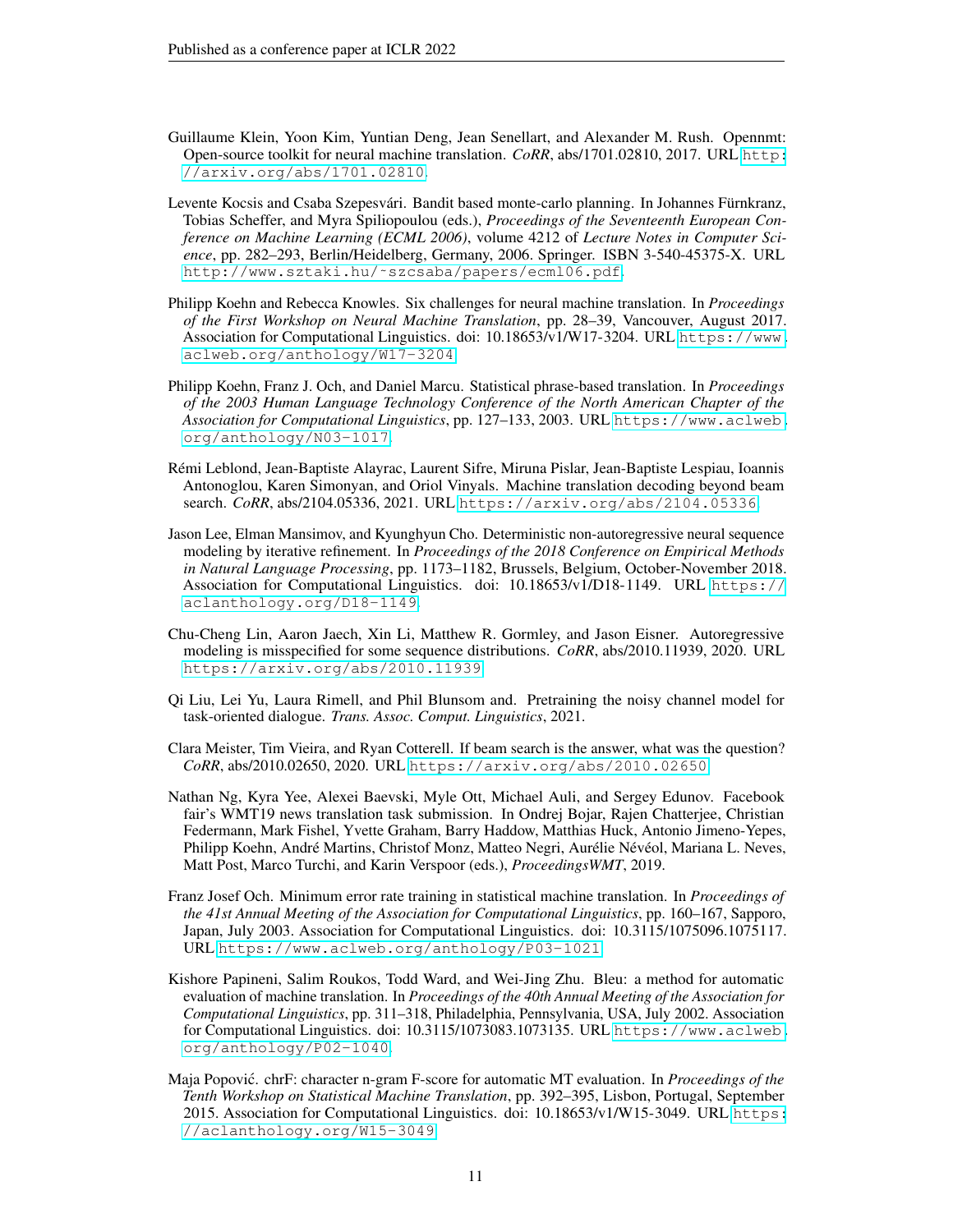- <span id="page-11-11"></span>Matt Post. A call for clarity in reporting BLEU scores. In *Proceedings of the Third Conference on Machine Translation: Research Papers*, pp. 186–191, Brussels, Belgium, October 2018. Association for Computational Linguistics. doi: 10.18653/v1/W18-6319. URL [https://](https://aclanthology.org/W18-6319) [aclanthology.org/W18-6319](https://aclanthology.org/W18-6319).
- <span id="page-11-10"></span>Rico Sennrich, Barry Haddow, and Alexandra Birch. Neural machine translation of rare words with subword units. In *Proceedings of the 54th Annual Meeting of the Association for Computational Linguistics (Volume 1: Long Papers)*, pp. 1715–1725, Berlin, Germany, August 2016. Association for Computational Linguistics. doi: 10.18653/v1/P16-1162. URL [https://www.aclweb.](https://www.aclweb.org/anthology/P16-1162) [org/anthology/P16-1162](https://www.aclweb.org/anthology/P16-1162).
- <span id="page-11-9"></span>Noam Shazeer. Fast transformer decoding: One write-head is all you need. *CoRR*, abs/1911.02150, 2019. URL <http://arxiv.org/abs/1911.02150>.
- <span id="page-11-7"></span>Shiqi Shen, Yong Cheng, Zhongjun He, Wei He, Hua Wu, Maosong Sun, and Yang Liu. Minimum risk training for neural machine translation. In *Proceedings of the 54th Annual Meeting of the Association for Computational Linguistics (Volume 1: Long Papers)*, pp. 1683–1692, Berlin, Germany, August 2016. Association for Computational Linguistics. doi: 10.18653/v1/P16-1159. URL <https://aclanthology.org/P16-1159>.
- <span id="page-11-8"></span>David Silver, Aja Huang, Christopher J. Maddison, Arthur Guez, Laurent Sifre, George van den Driessche, Julian Schrittwieser, Ioannis Antonoglou, Veda Panneershelvam, Marc Lanctot, Sander Dieleman, Dominik Grewe, John Nham, Nal Kalchbrenner, Ilya Sutskever, Timothy Lillicrap, Madeleine Leach, Koray Kavukcuoglu, Thore Graepel, and Demis Hassabis. Mastering the game of go with deep neural networks and tree search. *Nature*, 529:484–503, 2016. URL [http:](http://www.nature.com/nature/journal/v529/n7587/full/nature16961.html) [//www.nature.com/nature/journal/v529/n7587/full/nature16961.html](http://www.nature.com/nature/journal/v529/n7587/full/nature16961.html).
- <span id="page-11-3"></span>Felix Stahlberg and Bill Byrne. On NMT search errors and model errors: Cat got your tongue? In *Proceedings of the 2019 Conference on Empirical Methods in Natural Language Processing and the 9th International Joint Conference on Natural Language Processing (EMNLP-IJCNLP)*, pp. 3356–3362, Hong Kong, China, November 2019. Association for Computational Linguistics. doi: 10.18653/v1/D19-1331. URL <https://www.aclweb.org/anthology/D19-1331>.
- <span id="page-11-0"></span>Ilya Sutskever, Oriol Vinyals, and Quoc V Le. Sequence to sequence learning with neural networks. In Z. Ghahramani, M. Welling, C. Cortes, N. Lawrence, and K. Q. Weinberger (eds.), *Advances in Neural Information Processing Systems*, volume 27. Curran Associates, Inc., 2014. URL [https://proceedings.neurips.cc/paper/2014/file/](https://proceedings.neurips.cc/paper/2014/file/a14ac55a4f27472c5d894ec1c3c743d2-Paper.pdf) [a14ac55a4f27472c5d894ec1c3c743d2-Paper.pdf](https://proceedings.neurips.cc/paper/2014/file/a14ac55a4f27472c5d894ec1c3c743d2-Paper.pdf).
- <span id="page-11-1"></span>Ashish Vaswani, Noam Shazeer, Niki Parmar, Jakob Uszkoreit, Llion Jones, Aidan N. Gomez, Lukasz Kaiser, and Illia Polosukhin. Attention is all you need. *CoRR*, abs/1706.03762, 2017. URL <http://arxiv.org/abs/1706.03762>.
- <span id="page-11-2"></span>Yonghui Wu, Mike Schuster, Zhifeng Chen, Quoc V. Le, Mohammad Norouzi, Wolfgang Macherey, Maxim Krikun, Yuan Cao, Qin Gao, Klaus Macherey, Jeff Klingner, Apurva Shah, Melvin Johnson, Xiaobing Liu, Łukasz Kaiser, Stephan Gouws, Yoshikiyo Kato, Taku Kudo, Hideto Kazawa, Keith Stevens, George Kurian, Nishant Patil, Wei Wang, Cliff Young, Jason Smith, Jason Riesa, Alex Rudnick, Oriol Vinyals, Greg Corrado, Macduff Hughes, and Jeffrey Dean. Google's neural machine translation system: Bridging the gap between human and machine translation. *CoRR*, abs/1609.08144, 2016. URL <http://arxiv.org/abs/1609.08144>.
- <span id="page-11-5"></span>Kyra Yee, Yann N. Dauphin, and Michael Auli. Simple and effective noisy channel modeling for neural machine translation. In Kentaro Inui, Jing Jiang, Vincent Ng, and Xiaojun Wan (eds.), *Proceedings of EMNLP*, 2019.
- <span id="page-11-4"></span>Lei Yu, Phil Blunsom, Chris Dyer, Edward Grefenstette, and Tomás Kociský. The neural noisy channel. In *Proceedings of ICLR*, 2017.
- <span id="page-11-6"></span>Lei Yu, Laurent Sartran, Po-Sen Huang, Wojciech Stokowiec, Domenic Donato, Srivatsan Srinivasan, Alek Andreev, Wang Ling, Sona Mokra, Agustin Dal Lago, Yotam Doron, Susannah Young, Phil Blunsom, and Chris Dyer. The DeepMind Chinese–English document translation system at WMT2020. In *Proceedings of the Fifth Conference on Machine Translation*, 2020a.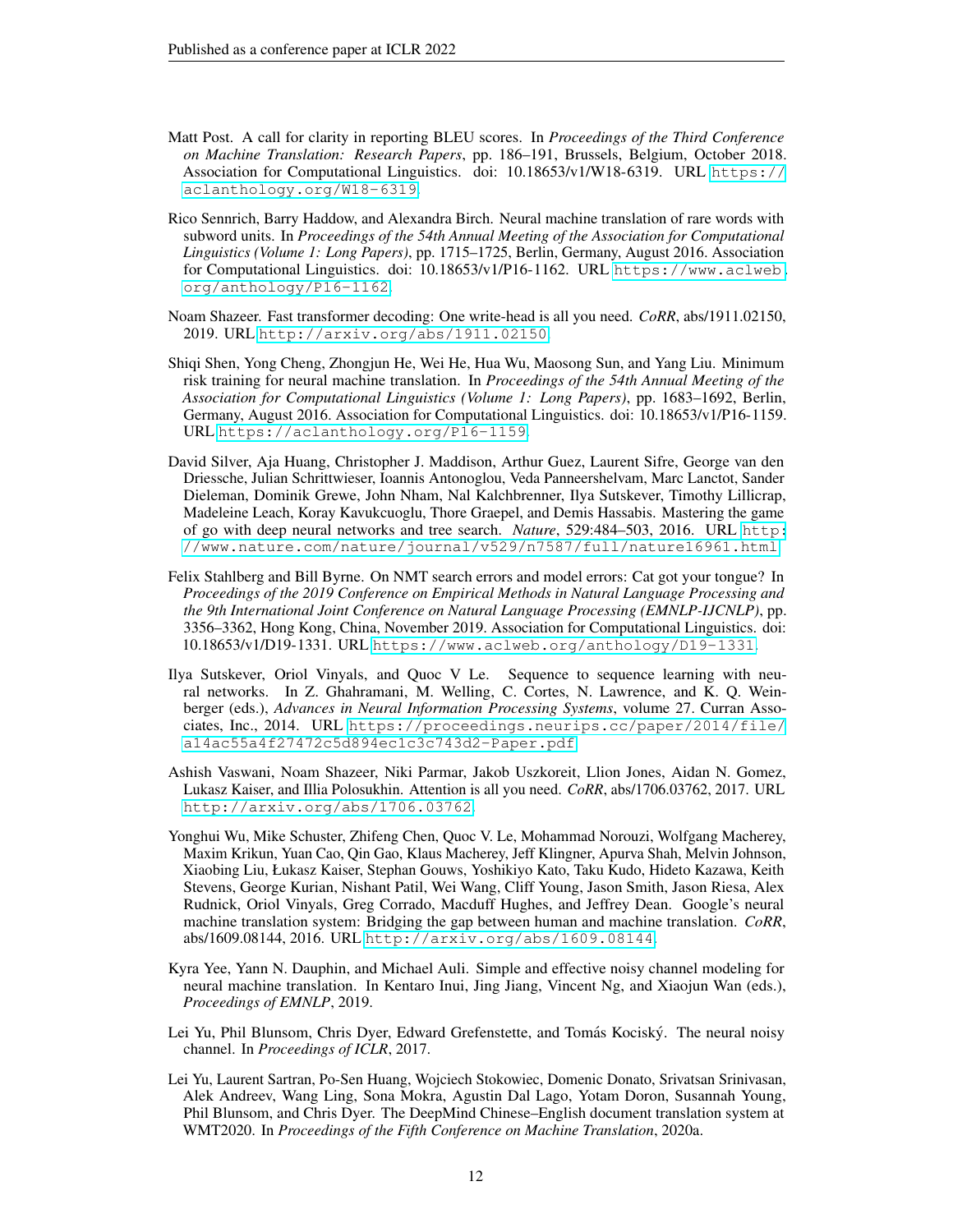<span id="page-12-0"></span>Lei Yu, Laurent Sartran, Wojciech Stokowiec, Wang Ling, Lingpeng Kong, Phil Blunsom, and Chris Dyer. Better document-level machine translation with bayes' rule. *Trans. Assoc. Comput. Linguistics*, 8:346–360, 2020b.

# A APPENDIX

#### A.1 BATS VS. ATS

The advantage of the beam variant of MCTS [\(Baier & Winands, 2012\)](#page-9-7) is that the search algorithm does not have to commit to a single branch every  $k$  iterations. As often occurs during translations, multiple valid translation exist and correspond to different branches in the tree and only after furthering the search tree can the optimal translation be filtered out. In ATS, once the EOS is chosen, search ends immediately, with no chance for the decoder to explore other branches, which accentuate issues where degenerate solutions are chosen (e.g. prematurely ending a translation). A comparison between ATS and BATS on our WMT2020 Chinese-English validation set using autoregressive models is shown in Table [3,](#page-12-1) where we observe that ATS has both a bias towards degenerate cases and yields worse model scores and BLEU.



<span id="page-12-1"></span>Table 3: Comparison between BATS and ATS on our WMT2020 Chinese-English validation set, with Log Probability ( $\alpha = 0.8$ ) as the search objective.

## A.2 MIN PROB VS. MAX RANK

The most straight-forward approach to select the worst decision in a translation is to select the lowest log-probability in the sentence. However, log-probabilities are not a good indicator of whether a decision is good or bad as some word translations are inherently low probability (words with many valid translations). Thus, we decided to use the maximum rank instead. Table [4](#page-12-2) provides a comparison between the Min Prob (Row "Log Probability ( $\alpha = 0.8$ ) + MP") and the Max Rank objective (Row "Log Probability ( $\alpha = 0.8$ ) + MR"). We observe that while Min Prob yields a relatively small improvement, it is significantly smaller than Max Rank's improvement over the baseline (Row "Log Probability( $\alpha = 0.8$ )"). Additionally, it clearly does not address the degenerate solutions problem in autoregressive models.

|                                                        | Beam Search |      | <b>BATS</b> |      |          |
|--------------------------------------------------------|-------------|------|-------------|------|----------|
| s(x, y)                                                | <b>BLEU</b> | Beam | <b>BLEU</b> | Iter | Delta    |
| Log Probability( $\alpha = 0.8$ ) <sup>AR</sup>        | 25.0        |      | 24.6        |      | $-1.2\%$ |
| Log Probability ( $\alpha = 0.8$ ) + MP <sup>NAR</sup> | 24.8        |      | 24.7        | 16   | $-0.3\%$ |
| Log Probability ( $\alpha = 0.8$ ) + MR <sup>NAR</sup> | 26.8        | 32   | 27.4        | 128  | $2.5\%$  |

<span id="page-12-2"></span>Table 4: Comparison between Min Prob and Max Rank in our WMT2020 Chinese-English test set. The number of iterations is tuned on the validation set.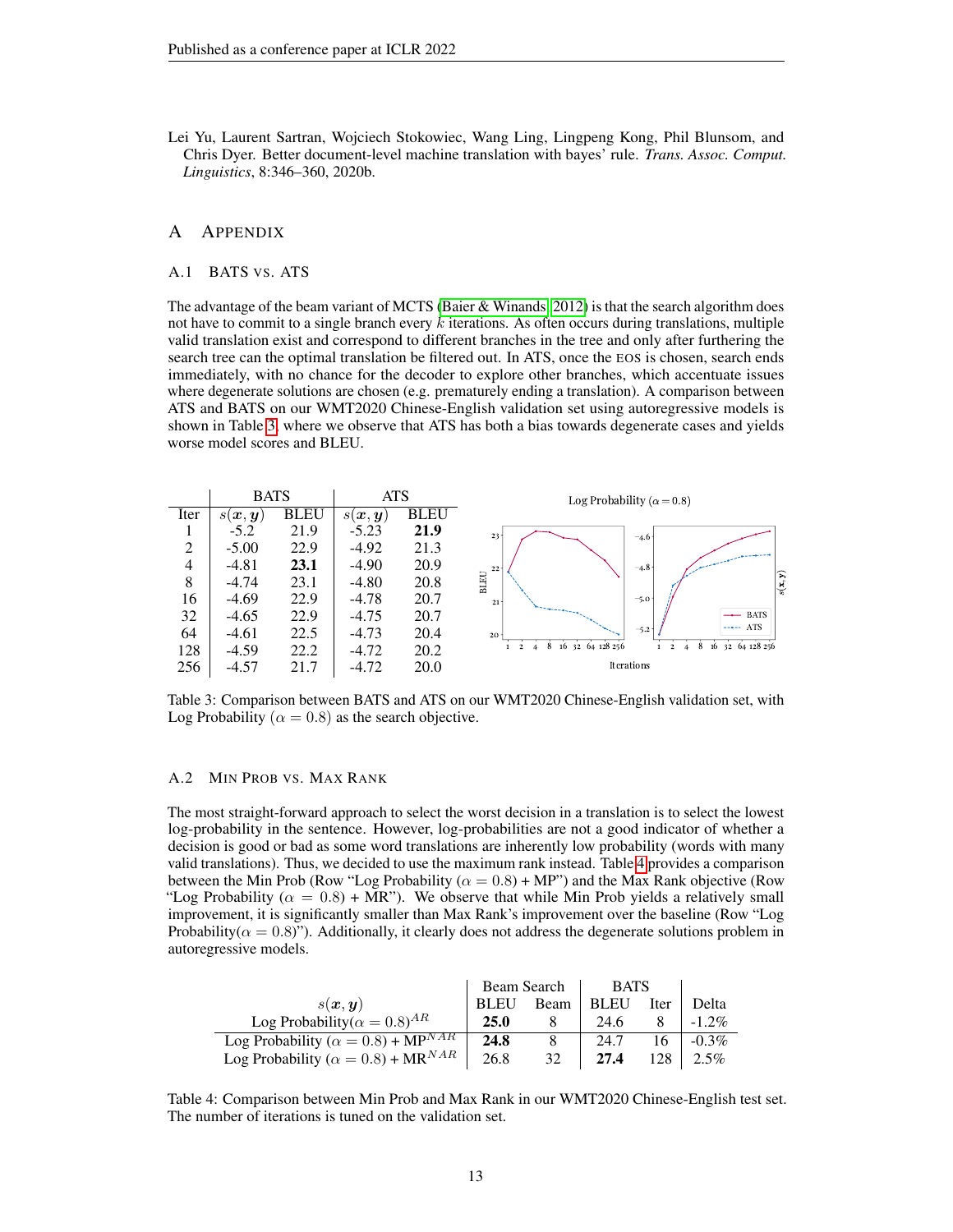## <span id="page-13-0"></span>A.3 MINIMUM RISK TRAINING WITH CHRF AND BLEU

While BLEU [\(Papineni et al., 2002\)](#page-10-10) is the downstream translation metric used in most MT evaluations, its sentence level predictions tend to be sparse and inaccurate. Thereby, training quickly overfits before optimal translation quality is reached. With sentence level ChrF (Popović, 2015) training is more stable, and a better optimal translation quality can be obtained.

We use a sample size of 8 translations per sentence, and these are generated via temperature sampling with temperature 0.8. Finally, we set the risk  $r(y, y') = -\frac{1}{2}BLEU(y, y') - \frac{1}{2}ChrF(y, y'),$ where  $BLEU(\cdot)$  is the sentence level sacreBLEU [\(Post, 2018\)](#page-11-11) and ChrF( $\cdot$ ) is the sentence level ChrF [\(Popovic, 2015\)](#page-10-12). We used the average of BLEU and ChrF because BLEU was designed as a ´ corpus level metric, and ChrF provides a better estimate of translation quality with sparser matches against a reference for a single sentence.

Table [5](#page-13-1) compares the results obtained using only  $bleu(\cdot)$ ,  $chr(f(\cdot)$  and their combinations, using Beam Search with beam 6, on the validation set in the WMT2020 Chinese-English dataset. Here, we can observe that a combination of both scores yields the optimal translation quality.

| $bleu(\cdot)$  | $chr(f(\cdot))$ | <b>BLEU</b> |
|----------------|-----------------|-------------|
|                |                 | 23.1        |
|                |                 | 23.8        |
| 0              |                 | 24.4        |
| $\overline{2}$ | $\overline{2}$  | 24.7        |

<span id="page-13-1"></span>Table 5: BLEU obtained on the WMT2020 Chinese-Englsih validation set using different metrics as risk  $r(\mathbf{y}, \mathbf{y}')$ . Columns "bleu $(\cdot)$ " and "chrf $(\cdot)$ ", denote the weights applied and Column "BLEU" denote the BLEU obtained. The first row illustrates the BLEU score obtained prior to MRT.

#### A.4 COMPUTATIONAL COST OF BATS

For Beam Search with beam size b and a max sentence length Y, beam search requires  $b \times Y \times A$ operations, where A is a transformer+softmax block. Additionally, for reranking, the model score  $s(x, y)$  needs to be computed for each of the b translations and has a computational cost of B. Thus, the total cost is  $b \times (Y \times A + B)$ . In BATS, computation is proportional to the number of expanded nodes, when the playout heuristic is applied. Each playout requires the computation of greedy decoding, followed by the scoring function  $s(x, y)$ . Thus, each rollout requires  $Y \times A + B$ computations. Finally, all nodes that follow the path used in greedy decoding will have the same value  $v$ , which means that the first node that is expanded, which corresponds to this path will have no cost, with the exception of the root node. Thus, the cost of BATS is  $(1 + z) \times (Y \times A + B)$ , where z is the number of non-root nodes expanded more than once. As  $Y \times A + B$  is a common denominator for both methods, we define it as the a computational unit.

Table [6](#page-14-0) shows the results obtained for max rank objective (row "Log Probability ( $\alpha = 0.8$ ) + MR" in Table [2\)](#page-8-0). The "Cost" column represents the number of computational units, and we observe that BATS is considerably more expensive to run than Beam Search. However, observe the model scores (Column "Score"), we notice that Beam Search gradually decreases the rate at which model score gains are observed (Column "Gain") even though the cost doubles at each row. For BATS, we observe that while the cost is extremely high initially (73.049 at 2 iterations), the cost increases at a linear rate with the number of iterations. More importantly, we notice considerable gains even with high numbers of iterations (11.82 at 128 iterations). Finally, at beam 256, we notice that the cost of Beam Search is comparable to the cost of running 16 BATS iterations, which achieves similar model scores.

It is important to also refer that cost efficiency is not the goal of this work, but to expose the need for better decoders that are devoid of the beam search bias. Many improvements to MCTS-based methods can be made to improve efficiency, such as training value and policy networks iteratively [\(Silver et al.,](#page-11-8) [2016\)](#page-11-8).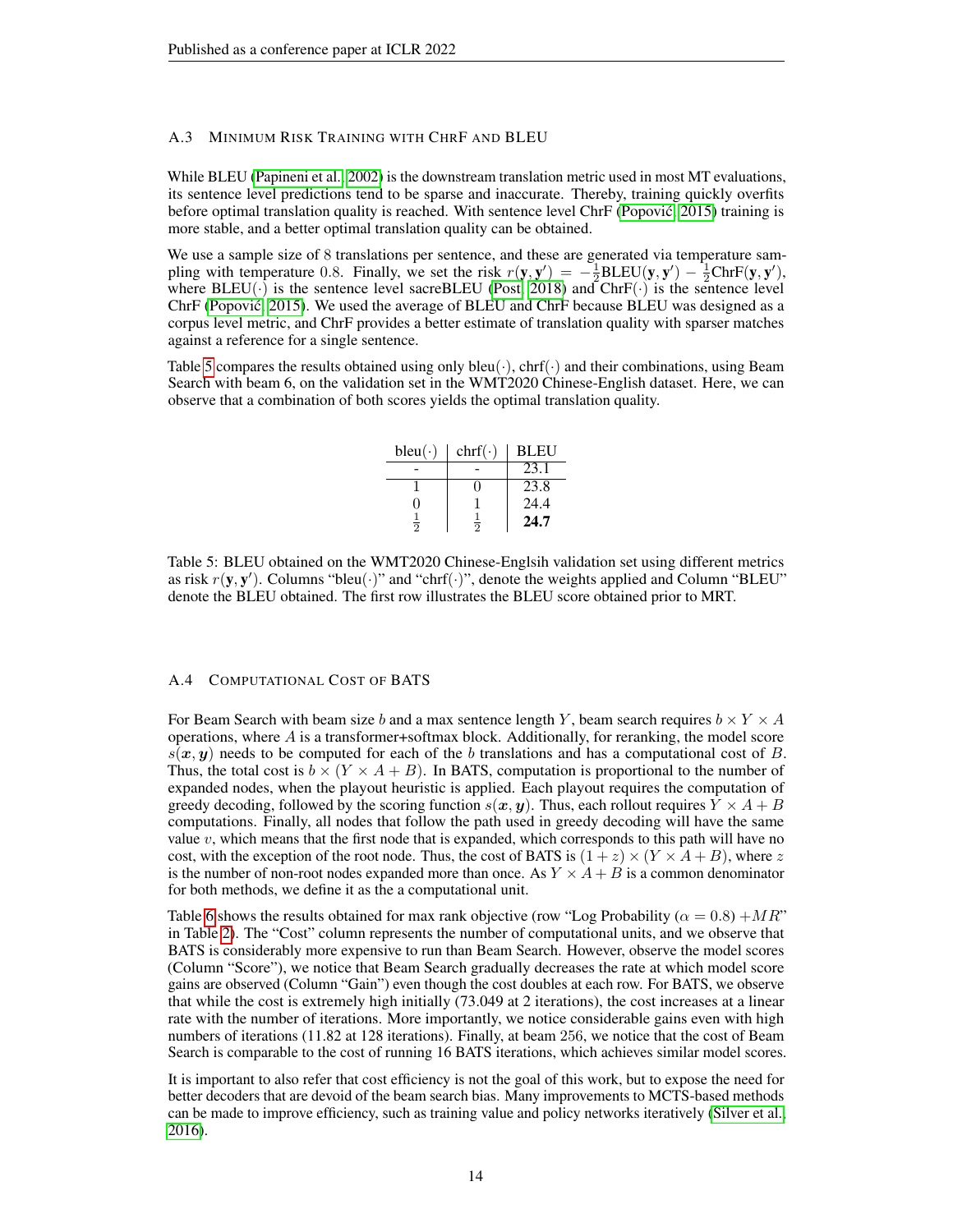|           | Beam Search |                                    |        | <b>BATS</b> |                     |        |
|-----------|-------------|------------------------------------|--------|-------------|---------------------|--------|
| Beam/Iter | Cost        | $s(\boldsymbol{x},\boldsymbol{y})$ | Gain   | Cost        | $s(\bm{x}, \bm{y})$ | Gain   |
|           |             | $-0.84$                            |        |             | $-0.84$             |        |
| 2         | 2           | $-0.81$                            | 0.0296 | 73.0        | $-0.81$             | 0.0240 |
| 4         | 4           | $-0.79$                            | 0.0169 | 146.4       | $-0.77$             | 0.0394 |
| 8         | 8           | $-0.79$                            | 0.0030 | 217.5       | $-0.77$             | 0.0032 |
| 16        | 16          | $-0.78$                            | 0.0059 | 315.7       | $-0.75$             | 0.0151 |
| 32        | 32          | $-0.78$                            | 0.0048 | 421.9       | $-0.74$             | 0.0072 |
| 64        | 64          | $-0.77$                            | 0.0043 | 584.3       | $-0.74$             | 0.0002 |
| 128       | 128         | $-0.77$                            | 0.0035 | 641.9       | $-0.73$             | 0.0118 |
| 256       | 256         | $-0.76$                            | 0.0032 | 846.3       | $-0.73$             | 0.0068 |

<span id="page-14-0"></span>Table 6: Comparison between BS and MCTS in terms of computational cost using the normalised autoregressive model in the WMT2020 Chinese-English validation set. Cells denote the computational cost, model score obtained and the gain on score obtained relative to the row above.

## A.5 EXAMPLE TRANSLATIONS AND SEARCH ERRORS

We compare the translated sentences using an a MRT tuned autoregressive model for Chinese-English, where BATS and beam search yield similar BLEU but where BATS achieves significantly lower model scores. Table [7](#page-16-0) provides three example translations from the test set obtained using beam 64 for beam search (row "Beam Search") and 256 iterations for BATS (row "BATS"), which is the setup that obtained optimal results in the validation set. The first example shows that beam search tends to prolong sentences by using longer expressions ("many" vs. "there are also many") in order to get short term value gains, but lower overall score, also slightly shifting tone of the sentence. Figure [2](#page-15-0) illustrates this issue, we observe that by using the expression "there are also many", it delays the generation of the word "technological" for three timestamps, leading to the higher score of −0.78729 (left path) compared to the alternative 1.20077 (right path) in the same timestamp. While this score regularizes to −1.58682 once the word "technological" is generated, its likely that the alternative translation is pruned by beam search.

In the second example, we observe that beam search prefers to reorder the original sentence, so that higher scoring terms ("U.S. destroyer USS Decatur") in the sentence are inserted first. However, as one can observe from the final score, this decision is only favorable in the short term as the final score of the sentence is substantially lower than the translation found using BATS, which respects the order of the original sentence. In the last sentence, we observe that in the final portion of the translation, the decoder makes a set of individually high scoring decisions that lead to an ungrammatical translation as all grammatical options have been filtered from the beam.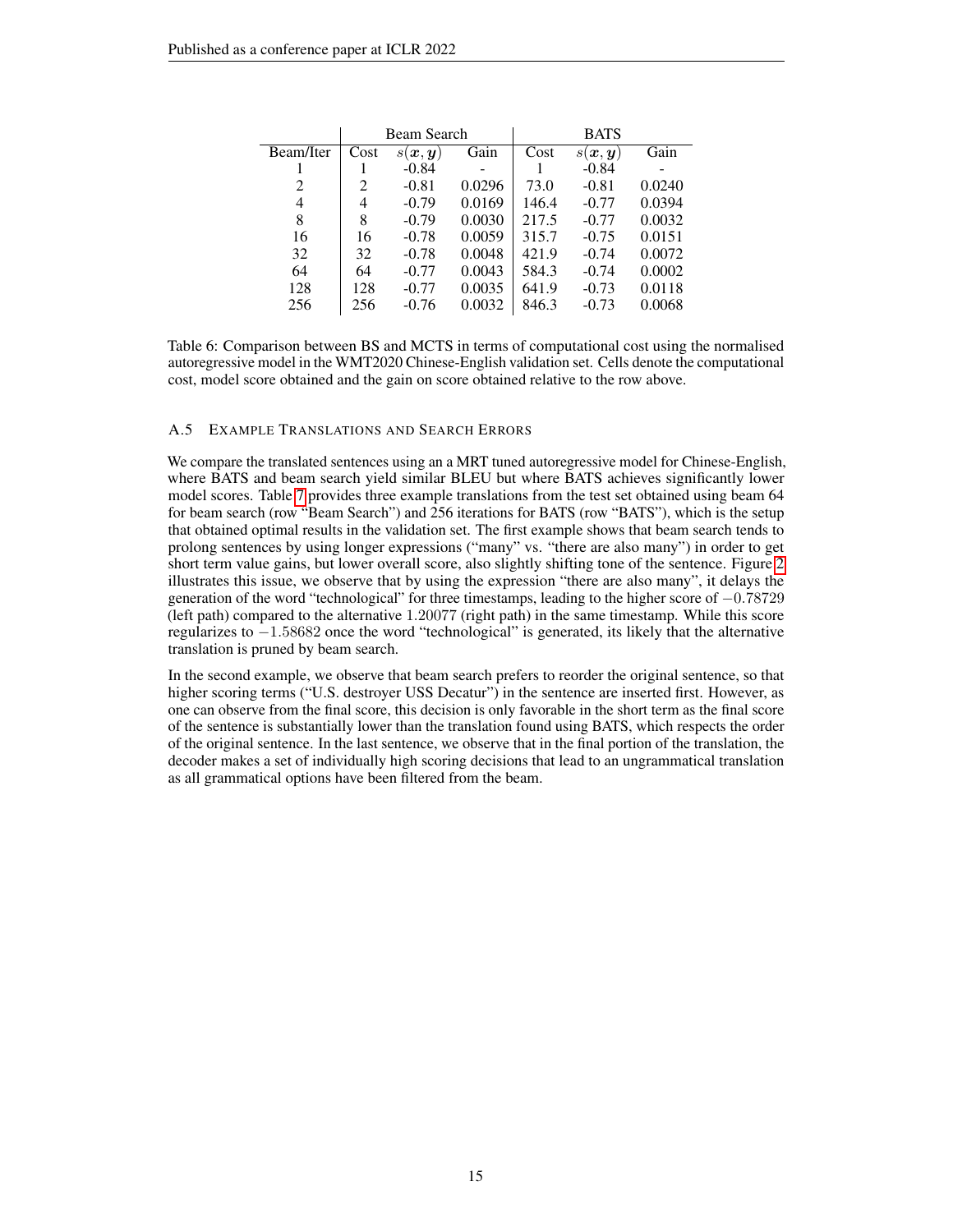

<span id="page-15-0"></span>Figure 2: Illustration of the issue with the search bias in beam search where the decoder can delay the generation of low probability words, in this case the word "technological" in order to generate high initial scores. Edges scores correspond to the token level log probability  $\log p(y_i | y_1, \ldots, y_{i-1}, x)$ and nodes scores correspond to the value that is assigned to the state using the normalised partial sum of probabilities  $\frac{\sum_{j\leq i} \log p(y_j | y_1, ..., y_{j-1}, x)}{\sqrt{5+i} \log p(x_j)}$  $\frac{\sqrt{(y_j(y_1,\ldots,y_{j-1},\omega))}}{\sqrt{\frac{5+i}{6}}\alpha}$  with  $\alpha = 0.8$ . This example is obtained from the WMT2020 test set.